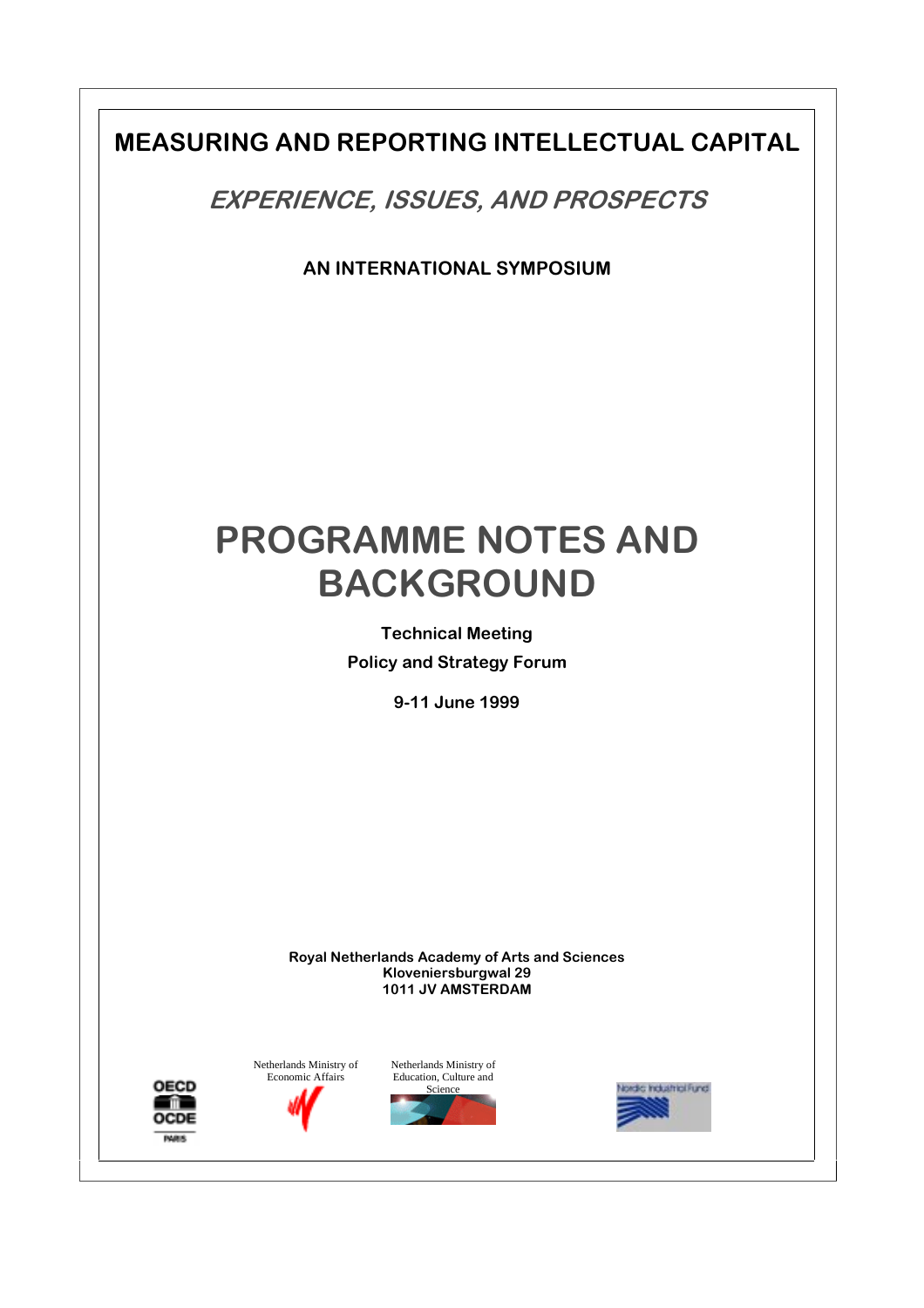# **Measuring and Reporting Intellectual Capital: Experience, Issues, and Prospects**

**An International Symposium Amsterdam 9-11 June 1999**

# **Programme Notes and Background**

**Jørgen Mortensen Rapporteur, Policy and Strategy Forum**

## **TABLE OF CONTENTS**

**\_\_\_\_\_\_\_\_\_\_\_\_**

The opinions expressed in this paper are the sole responsibility of the author(s) and do not necessarily reflect those of the OECD, the governments of its Member countries, the co-organisers, or the supporting organisations.

This document cannot be quoted or cited without the express permission of the author(s).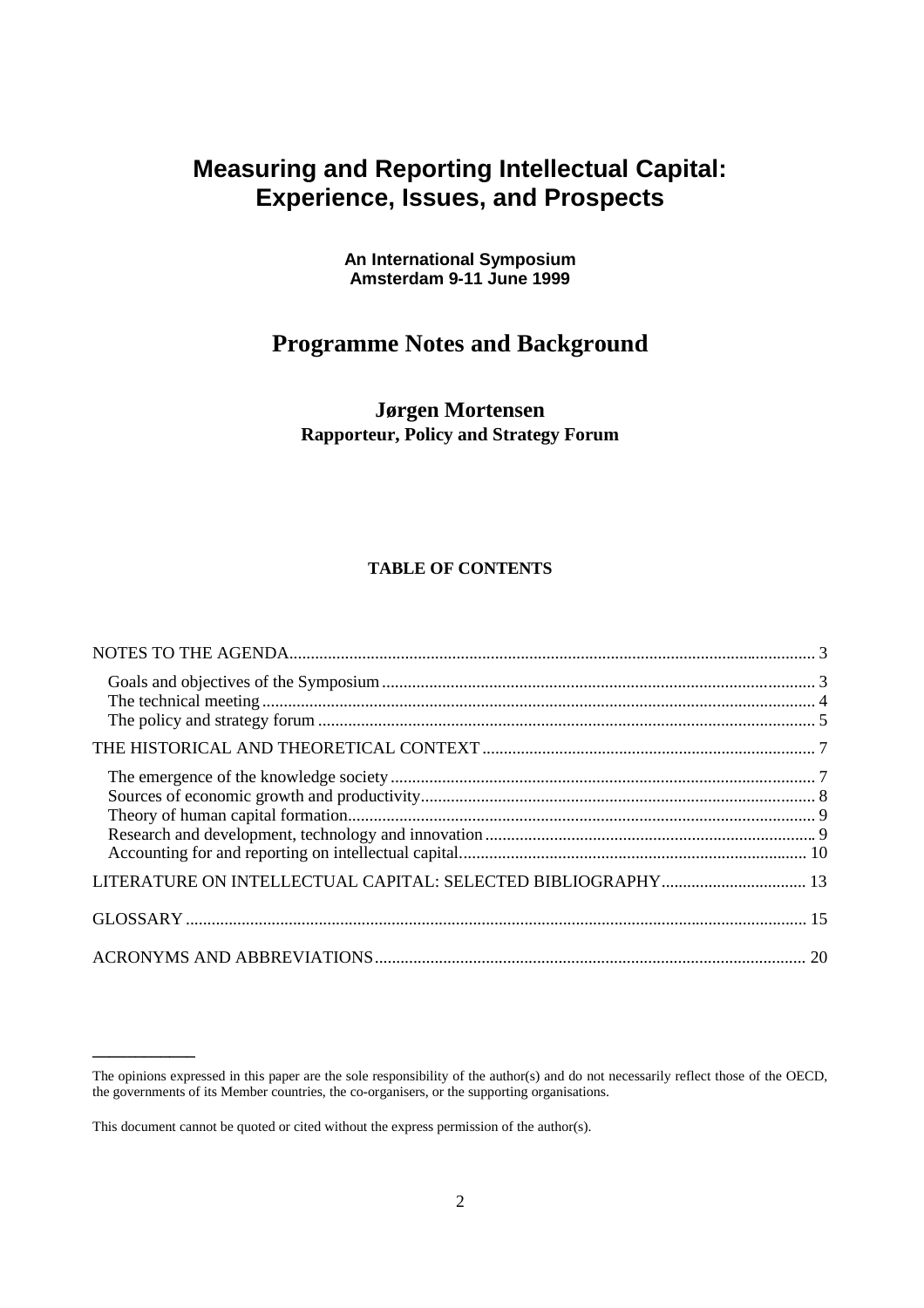#### **NOTES TO THE AGENDA**

#### **Goals and objectives of the Symposium**

"Intellectual capital" is of substantial and growing importance in innovation and productivity growth, enterprise competitiveness and economic performance. Intellectual capital comprises a number of components, including R&D, technology and intellectual property rights; human resources; organisational and workplace structure; marketing, customer and supplier networks; and software. However, these components are often poorly identified and measured, information is collected in widely different ways, and financial accounting and reporting practices in general fail to recognise them as assets. Where nonfinancial information is available, it is ad hoc, difficult to verify, and not comparable across companies or countries. The resulting gap in transparent, reliable and accurate information interferes with the effective management of intellectual capital, distorting the allocation of resources among different forms of intellectual capital, and between intellectual and other forms of capital.

The goal of the International Symposium is to assess the feasibility and value of improving nonfinancial information on intellectual capital so as to better inform decision-making. This symposium will explore how firms invest in intellectual capital and will examine:

- *How firms invest in intellectual capital, and how the resulting intellectual assets are currently identified, measured, reported and disclosed by enterprises.*
- *The benefits and costs to firms of identifying and measuring intellectual capital, and reporting such information.*
- *The effects of better information on internal enterprise management, investment and lending decisions, statistical data collection, and government policy.*
- *How information on intellectual capital that is relevant for business management and government policy makers might be improved, and*
- *To what extent indicators developed at enterprise level can be aggregated to the macroeconomic level.*

A report on the Symposium will be published to better inform the public debate. It will address the technical feasibility of improving the quality and comparability of information on intellectual capital, the demand for better information, the use of this information and possible strategies for increasing transparency and improving the quality of information on intellectual capital.

The Symposium is organised by the OECD and co-organised with the Netherlands Ministry of Economic Affairs and Ministry of Education, Culture and Science and the Nordic Industrial Fund. Additional support is being provided by the Canadian Institute of Chartered Accountants, The Ernst & Young Center for Business Innovation, the European Commission (DG3 and DG22), and the Institute of Chartered Accountants in England and Wales.

The Symposium will consist of two main events: a Technical Meeting lasting  $1\frac{1}{2}$  days and a Policy and Strategy Forum lasting 1 day. The report of the findings and conclusions of the Technical Meeting will serve as the main starting point for the subsequent Policy and Strategy Forum, which will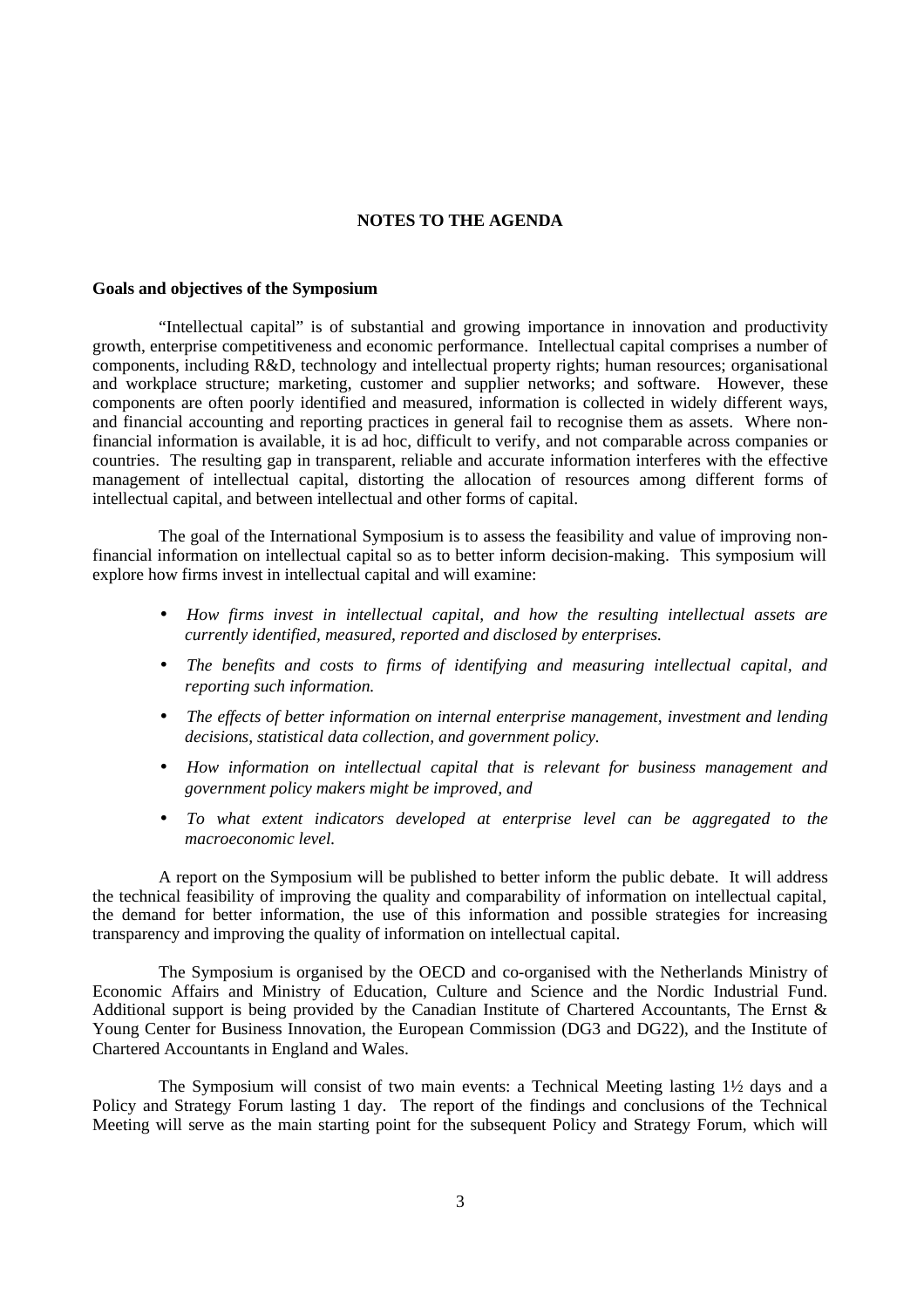conclude with a Roundtable including policymakers, Business representatives and experts. The roundtable will discuss what steps to take to improve information on Intellectual capital:

- What should be the priorities of further efforts to improve information on intellectual capital?
- What are the most important barriers and incentives for future reporting?
- How to select and promote further structured experiments in this area?

#### **The technical meeting**

The Technical Meeting will consider the feasibility of developing indicators for identifying, measuring and reporting investment in, and management of, intellectual capital at the level of the enterprise. In order to do this, participants in the Technical Meeting will examine the results of efforts by Research Teams, consisting of outside experts and company representatives, to construct such indicators *(Programme items 1 - 2).* The Research Teams will present, compare and discuss experience and progress towards developing indicators; their use and value inside and outside the enterprise; their relation to each other and to other information currently reported for statistical purposes or disclosed in connection with existing reporting requirements. They would also consider the extent to which the present state of the art allows cross-company and intra-company intellectual capital indicators to be generated within a format which allows comparison of different indicators *(Programme items 3 – 4)*.

More precisely the Research Teams could, for a number of indicators and branches consider the following subjects:

- The robustness and validity of the indicators, and the extent to which they can be verified.
- Their reliability across different firms, industries, and countries.
- Their usability as a source of new and better information to improve enterprise decision-making, and information on the health of companies for external purposes, providing information for lenders and investors, government policy makers, and other users of information on intellectual capital, and those involved in development of aggregate indicators and statistics.
- The costs of generating indicators.
- Confidentiality issues.
- The relationship between these intellectual capital indicators, and other information already available or being developed for: i) financial reporting; ii) other forms of reporting; iii) existing benchmarking activities; and iv) reporting for government statistical surveys and the development of aggregate indicators to inform national policy making.

Based on the findings of the Research Teams a Plenary Session of the Technical Meeting is then expected to discuss what has been learned and what further work may be needed, and to reach a consensus with respect to the following *(Programme items 5 – 6):*

- Do areas of Intellectual Capital (for example human resources; R&D, technology and intellectual property rights; organisational and workplace structure; marketing, customer and supplier networks; software) *differ* with respect to the scope for development of robust, reliable and usable intellectual capital indicators?
- Are there *differences between countries* with regard to the conditions that encourage or discourage development of these indicators?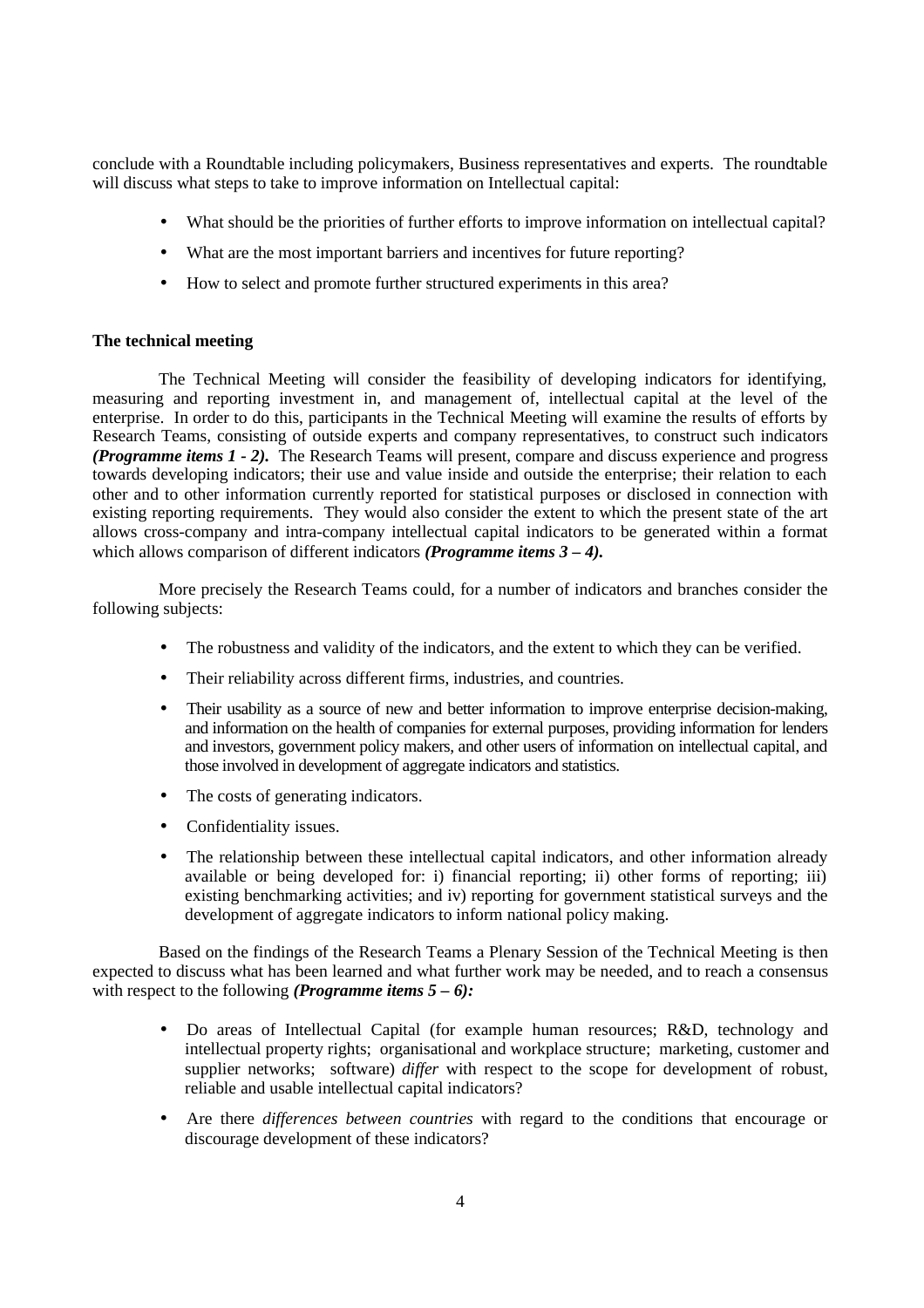- *Under what conditions* would indicators be cost-effective and pose minimal new burdens on firms? Who are the users of such information, and what are their needs? How important are internal management needs for information on intellectual capital to improve enterprise decision-making, and to what extent are external users looking for transparent, reliable and comparable indicators of intellectual capital? Are definitions and metrics sufficiently developed? If not, where are improvements most urgently needed?
- *At what level of detail* would it most feasible and useful to develop indicators that are comparable? At broad branch level? At more detailed industry level?
- Do *small and medium-sized enterprises* differ from larger companies with respect to their needs for, and use of, intellectual capital indicators and their capacity to generate and use such indicators?
- To what extent could better *indicators at the level of the enterprise improve* the availability and quality of *statistics* for national policy making?

The conclusion of the technical meeting should reveal the extent to which companies generate some form of intellectual capital indicators for internal and external purposes - and what role public policy has played, and in the future may play, to facilitate the development of such indicators.

#### **The policy and strategy forum**

The Policy and Strategy Forum will consider the possible mismatch between the existing information on intellectual capital, and the demands for information that result from the progressive shift towards more knowledge-intensive economies. It will consider the need for and feasibility of remedies. The Forum will examine the issues that arise due to inadequate information on investment in and management of intellectual capital, and the strengths and weaknesses of different approaches to measuring and reporting intellectual capital. It will assess progress in the development of indicators; and discuss possible next steps to develop improved, more transparent, indicators of intellectual capital.

The Forum will further consider changes in the importance of intellectual capital as a factor explaining enterprise competitiveness and economic performance, and consider the implications for measuring and reporting intellectual capital of the shift to a more knowledge-based economy. It will examine the adequacy of information on intellectual capital available under existing reporting and disclosure practices and requirements, or collected for statistical purposes. It will consider the importance of information on intellectual capital for improving internal corporate decision making, and external lending and investment decisions; and the risks to public policy making that may arise from inadequate information on intellectual capital (*Programme items*  $1 - 3$ ). Initial presentations will be followed by interventions by discussants representing enterprises and potential users; and by questions and general discussion. Initial presentations will explore issues from a number of perspectives, including:

*public policy makers; the accounting profession; business researchers; and investors and lenders.*

It will further consider the technical feasibility and value to users of different approaches to improving information on intellectual capital at the level of the enterprise (*Programme item 4)*. The approaches to be examined could include: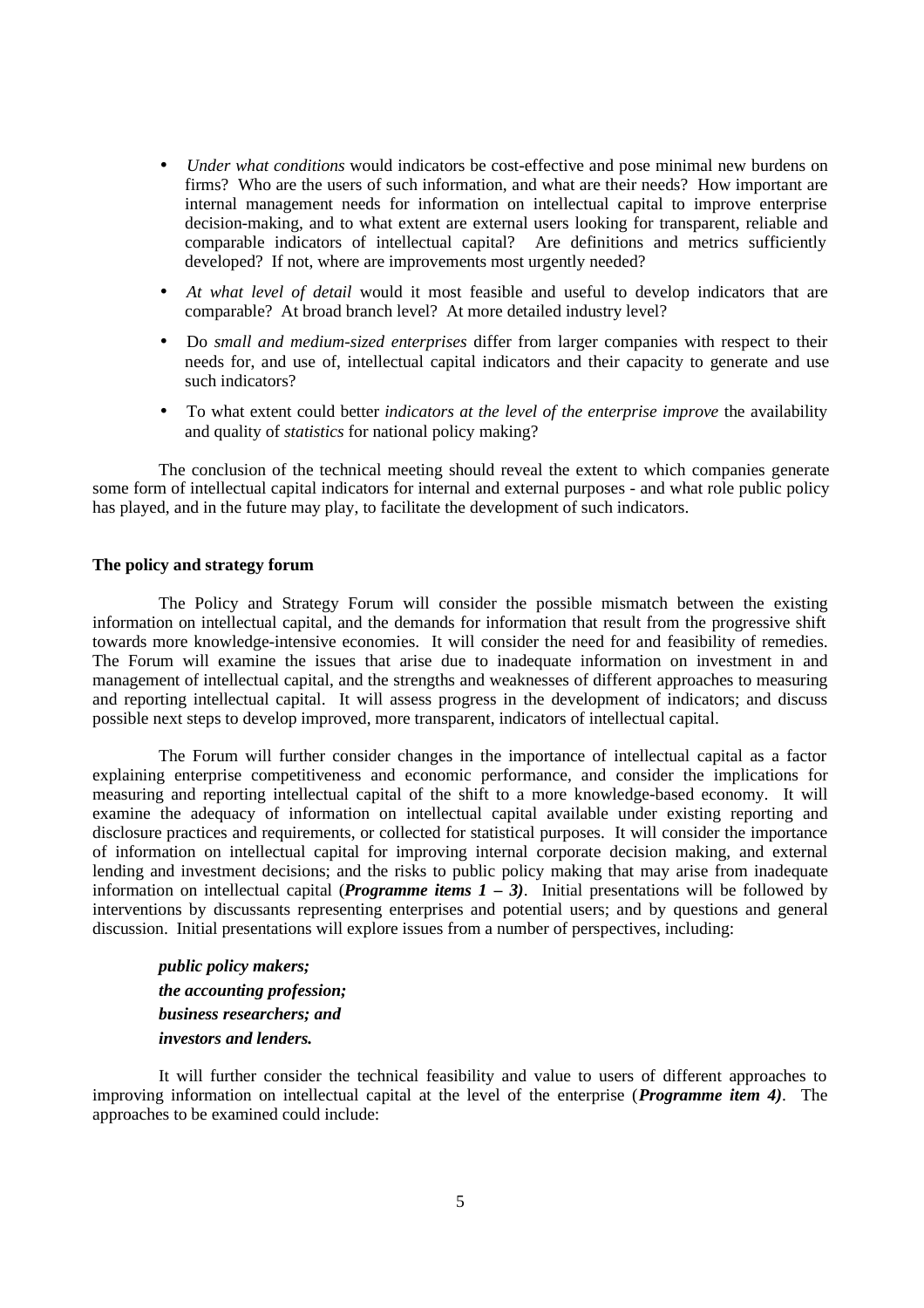- development of voluntary intellectual capital indicators, as presented and discussed in the Technical Meeting of the Symposium;
- development of comparative information through benchmarking exercises that compare companies according to certain criteria;
- information that may become available following recent developments in formal reporting and disclosure standards for non-financial and financial information on some components of intellectual capital.

Presentations and ensuing discussion are intended to examine the pros and cons of different approaches to identifying, measuring and reporting intellectual capital with respect to issues that include:

- whether information on intellectual capital is transparent, robust, reliable and verifiable;
- the level and distribution (shifting) of costs of generating information on intellectual capital;
- identification of the kind of information on intellectual capital most useful for internal enterprise decision-making, the conditions under which enterprises would be likely to develop and use this information, and the incentives to improve this information;
- availability of and incentives to use tools to improve the management of intellectual capital;
- the extent to which enterprises will be willing to disclose improved information on intellectual capital to investors and lenders and the extent to which the latter perceive a need for such information;
- approaches to generating information that will allow public authorities to improve the measurement of stocks and flows of intellectual capital, and to identify bottlenecks in investment and utilisation of intellectual capital.

A final *Roundtable* should then debate what next steps might be taken to improve internal and external information on intellectual capital (*Programme item 5*).

Drawing on the proceedings of the earlier sessions, the Round Table participants will address the following questions:

- In what areas of intellectual capital do the current gaps in information pose the most serious barriers to better internal management of such assets and improved enterprise decisionmaking? In view of the technical state of the art, the stakes involved, and the needs of users, in what areas would it be most worthwhile to concentrate efforts to improve intellectual capital measurement and reporting?
- What are the most important barriers that must be overcome, and what incentives are needed before enterprises would be willing to voluntarily report improved information on intellectual capital, and before outside users would be willing to use such information?
- What can be done to encourage and carry forward a process of structured experimentation to improve the transparency, reliability and comparability of indicators and information on intellectual capital?

The Policy and Strategy Forum finalises the symposium by concluding on these questions, pointing out the priority issues which should be addressed, the policy action to be taken and the players to be involved and their respective roles in this process.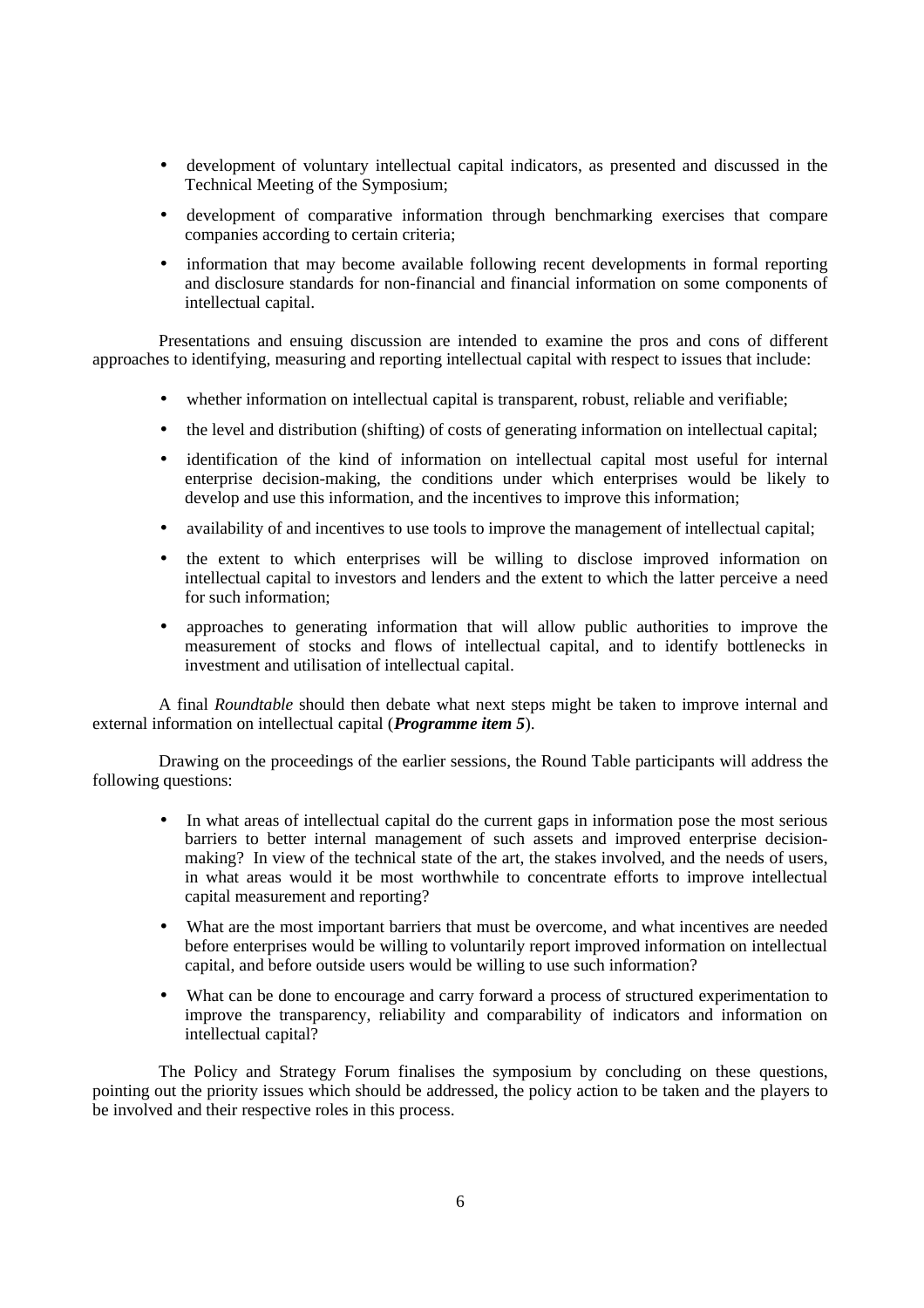#### **THE HISTORICAL AND THEORETICAL CONTEXT**

#### **The emergence of the knowledge society**

Whereas in the past, competitive advantage was grounded mainly in unique technology, outstanding products, creative marketing and aggressive pricing, leading companies today are having to cope with a radical change in their approach to competitiveness: the emergence of the knowledge society. As with previous economic shifts, the transition now under way is driven by the convergence of technological innovation and changes in patterns of communication and is stimulated by the process of liberalisation and globalisation of markets.

The current generation of digital information and communications technology allows the mobilisation of complex information structures in a way not hitherto possible, enabling the coding, stocking, transmission, processing, buying and selling of digital artefacts independent of distance. Furthermore, the scope for innovation, operations and market supply is global. As a result, entrepreneurial skills in all sectors of the economy are actively engaged in harnessing tools that will induce a cultural and social revolution with far-reaching consequences for societal cohesion, economic relations and individual identity well into the  $21<sup>st</sup>$  century.

The impact of information and communications technology (ICT) is felt not only in the computer and media sectors but also throughout all branches of the economy. Around the nucleus of applied information technology, major technological breakthroughs have taken place in fields as diverse as advanced materials, energy production and conservation, nuclear and medical science, biotechnology and environmental control. This process is also underpinning new modes of production in manufacturing and the agri-food industry and new methods of distribution, transportation, communication, trade and public services.

Consequently, the last quarter of the twentieth century has witnessed the emergence of a new economic order challenging the established norms of wealth creation, investment return and risk. Dominant market players increasingly deploy *intellectual capital* as a key strategic tool, and for many firms in the high-tech sectors – notably software, bio-technology, media and business services – the effective exploitation of intellectual capital is often *the* critical factor in sustaining competitive advantage.

The rise of the knowledge society can, however, be considered a quantum jump in a long history of development of human skills and know-how. In fact, two centuries ago, Adam Smith, in *The Wealth of Nations,* underlined that improvement of workers' skills was a fundamental source of economic progress. He also stressed that investment in human capital and skills affects personal incomes and the structure of wages. Attempts to quantify the actuarial value of a person's knowledge and skills were made by Lotka (1880-1949) and J.R. Walsh. Frank Knight (1885-1962) was probably one of the first to argue that improvements in the stock of intellectual capital might allow an economy to overcome the (classical) law of diminishing returns. Conceptual analysis of the impact of intellectual capital accelerated considerably since the Second World War.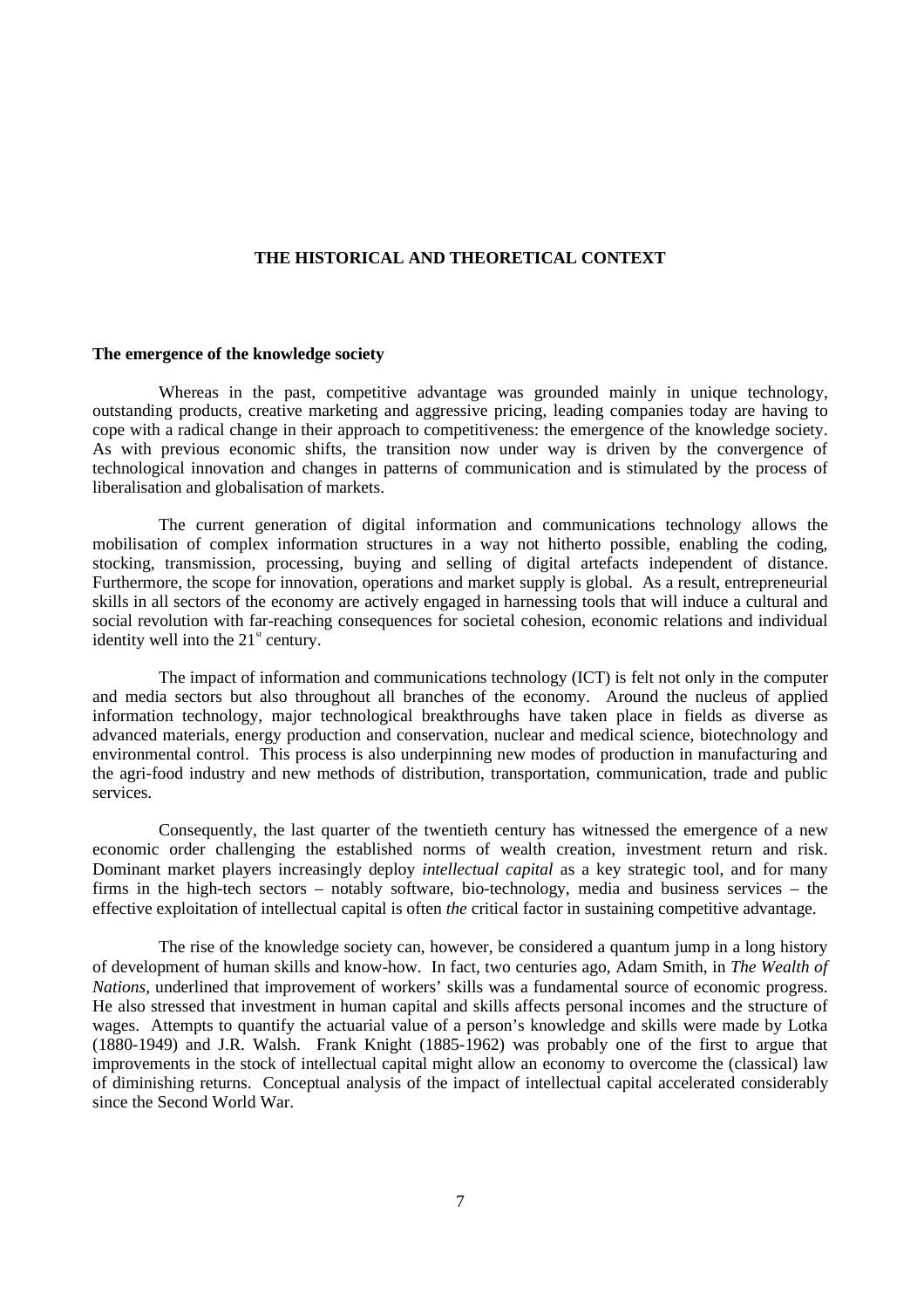During these last fifty years or so, the work on intellectual capital, here considered more or less synonymous with "intangibles", has proceeded along four different axes:

- Analysis of the sources of economic growth (productivity);
- Analysis of investment in education and knowledge of individuals (human capital);
- Analysis of research and development, technology and innovation and policy issues; and
- Compilation of data on investment in and stock of intangibles in national and business accounting and business reporting.

The following sections present a general synthesis of the work undertaken on intellectual capital formation in the different disciplines of economic and technological analysis. In order to simplify the presentation the various contributions are considered under the headings outlined above. In reality, however, the classification of these contributions involves a certain degree of arbitrariness as many of these contributions cover more than one field of interest. A chronological presentation of the main contributions to the work on intangibles is provided in an annex.

## **Sources of economic growth and productivity**

The analysis of the relation between factor use and output is largely based on a production function including capital and labour and allowing for substitution between the two factors of production presented in 1928 in an article by Cobb and Douglas. Subsequently the implications and limitations of this approach were made evident and a series of alternatives proposed by a number of researchers. Nevertheless the analysis of the relation between factor use and output has been a staple of economic analysis for the whole post-war period, with the development of a branch of quantitative analysis of the growth process commonly known as "growth accounting".

**Growth accounting** which aims at explaining the growth of productivity was initiated essentially by Denison in 1962. When investigating the sources of growth in the United States from 1909 to 1958 he concluded that the knowledge, skill and energy of labour were important determinants of economic growth. Subsequent analysis by, notably, Kendrick, Jorgenson and Griliches, has aimed by and large at identifying the contribution of various, mainly "intangible", factors to the overall growth in productivity, in this context defined as the combined productivity of capital and labour, generally called "total factor productivity". As recognised by Denison himself, growth accounting by definition cannot take appropriate account of the interaction among determinants and does not involve a "controlled experiment". The underlying causal relationships in the "black box", consequently, can only be approximated by detailed, careful classification of the ingredients in the production function.

More recently a number of researchers, notably Romer, Lucas and Barro, have argued that knowledge accumulation, while being an essential feature of economic growth, cannot be analysed only as an independent factor of production. This approach, under the name of **endogenous growth theory**, consequently, aims at identifying and analysing the reciprocity between tangible and intangible capital formation and the interaction between public policy and the market.

**Analysis of the "residual factor"** (the part of economic growth not explained by increasing use of capital and labour) has been pursued during subsequent decades with important contributions presented, notably, in the framework of the OECD Technology/Economy Programme. It has also been stimulated by the arrival of a new generation of researchers in the US (notably Martin Bailey) and the emergence of new patterns of growth, notably the slowdown of productivity growth after 1973.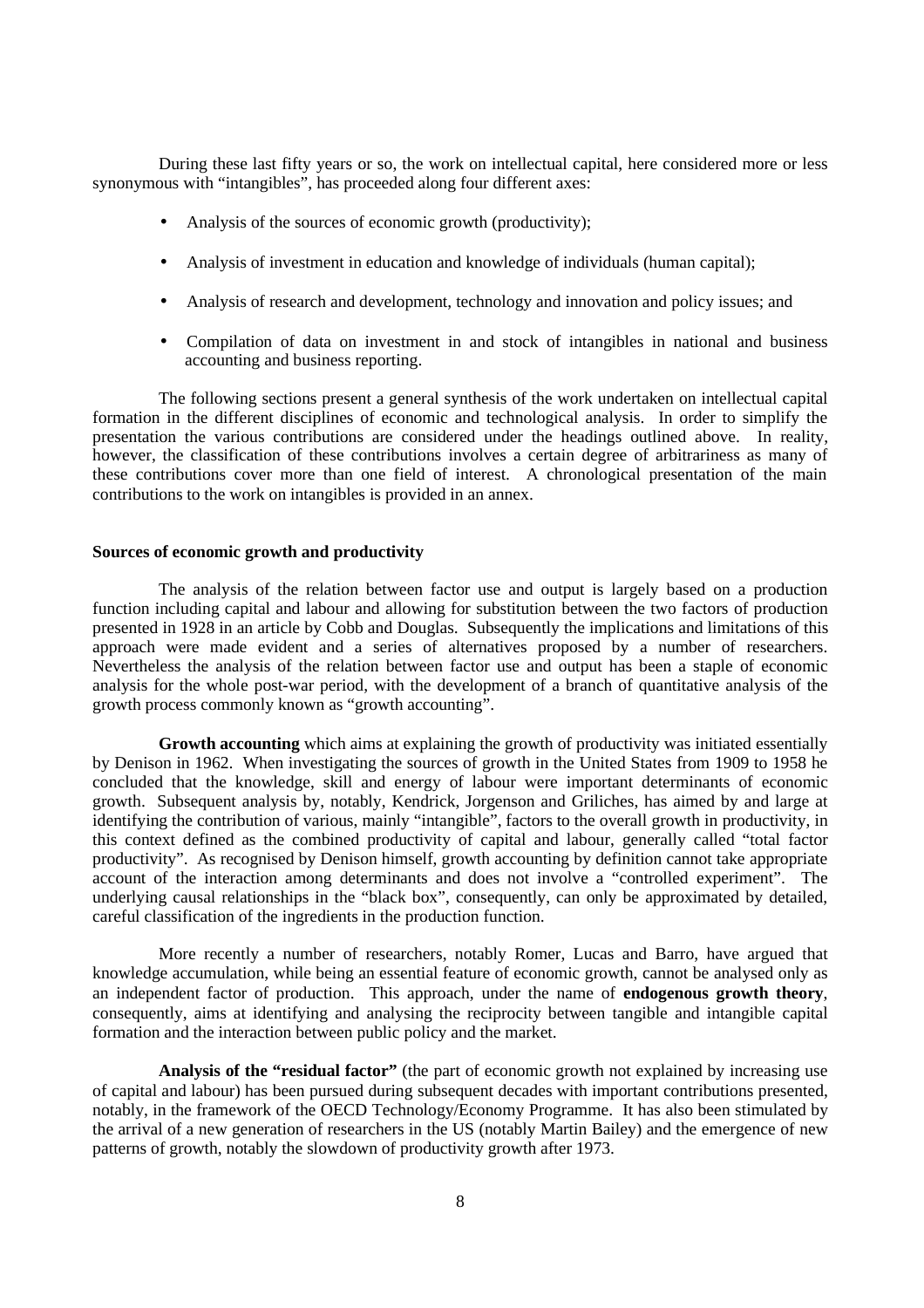In connection with the work on the Technology/Economy Programme (TEP, see below), **the OECD** in 1989 organised a conference focussing on the "productivity paradox", to examine why the apparent acceleration of technical change in the 1980s had not shown up in the productivity indicators. The main conclusion of this conference was that the productivity paradox was attributable in large measure to difficulties in measuring the productivity of service industries and taking due account of quality improvements in innovative products and processes.

A comprehensive stock-taking of the findings and issues in the research on productivity measurement and the productivity "paradox" took place at a conference in Ottawa in 1997 organised by the Canadian Centre for the Study of Living Standards. Contributions given by a number of leading researchers and experts largely confirmed the conclusions of the earlier OECD conference and broke some new ground with respect to measuring the output of the service industries.

## **Theory of human capital formation**

In parallel with the analysis of the sources of economic growth an important strand of economic theory has focussed on investment in and the stock of human capital, that is, the knowledge, skills and mobility of individuals. This strand of research took as the starting point the impact on life-cycle income and income distribution of investment in education and training. An article by J. Mincer in 1958 may constitute the first step towards the elaboration of a theory of investment in human capital. However, the principal contribution was made by Gary Becker in 1962 (a contribution to a NBER conference) and, notably, in 1964, in a seminal volume: *Human Capital: A Theoretical and Empirical Analysis with Special Reference to Education*. Fritz Machlup, also in 1962, presented a first comprehensive review (but without a theoretical discussion) of "The Production and Distribution of Knowledge in the United States". A further step was taken in 1969, by T.W. Schultz, in *Investment in Human Capital*, in E.S. Phelps (ed.) "The Goal of Economic Growth".

Gary Becker's initial formalisation of a theory of human capital formation undertook a brief formulation of a theory of investment in education with the aim of providing a conceptual framework for an estimation of the rate of return on college and high-school education in the United States. As stated in the first edition of his work (page 30 in the third edition), this general analysis would offer a unified explanation of a wide range of empirical phenomena that had either been given ad hoc interpretations or had confused investigators. The main thrust of the theory developed by Becker was, indeed, to apply elements of microeconomic theory to the decision making by individuals, families and the authorities concerning investment in education and training. The second strand of research then provided comprehensive quantitative evidence and verification of the basic conceptual framework.

Without presenting a formal conceptual framework, Fritz Machlup, in the late 1970s and early 1980s prepared, in three volumes, a comprehensive, indeed unique, assessment of many different aspects of the knowledge economy, including a review of the formalisation of conceptual frameworks presented by other authors. The third volume, in particular, published only after his death in 1983, contained a detailed discussion of "education production functions" and constitute an indispensable complement to the more formal approach by Becker.

#### **Research and development, technology and innovation**

A third strand of research, mainly in the form of applied economic theory, has dealt directly with the patterns of technological development, the classification of activities, assessment of different aspects of the innovation process, etc.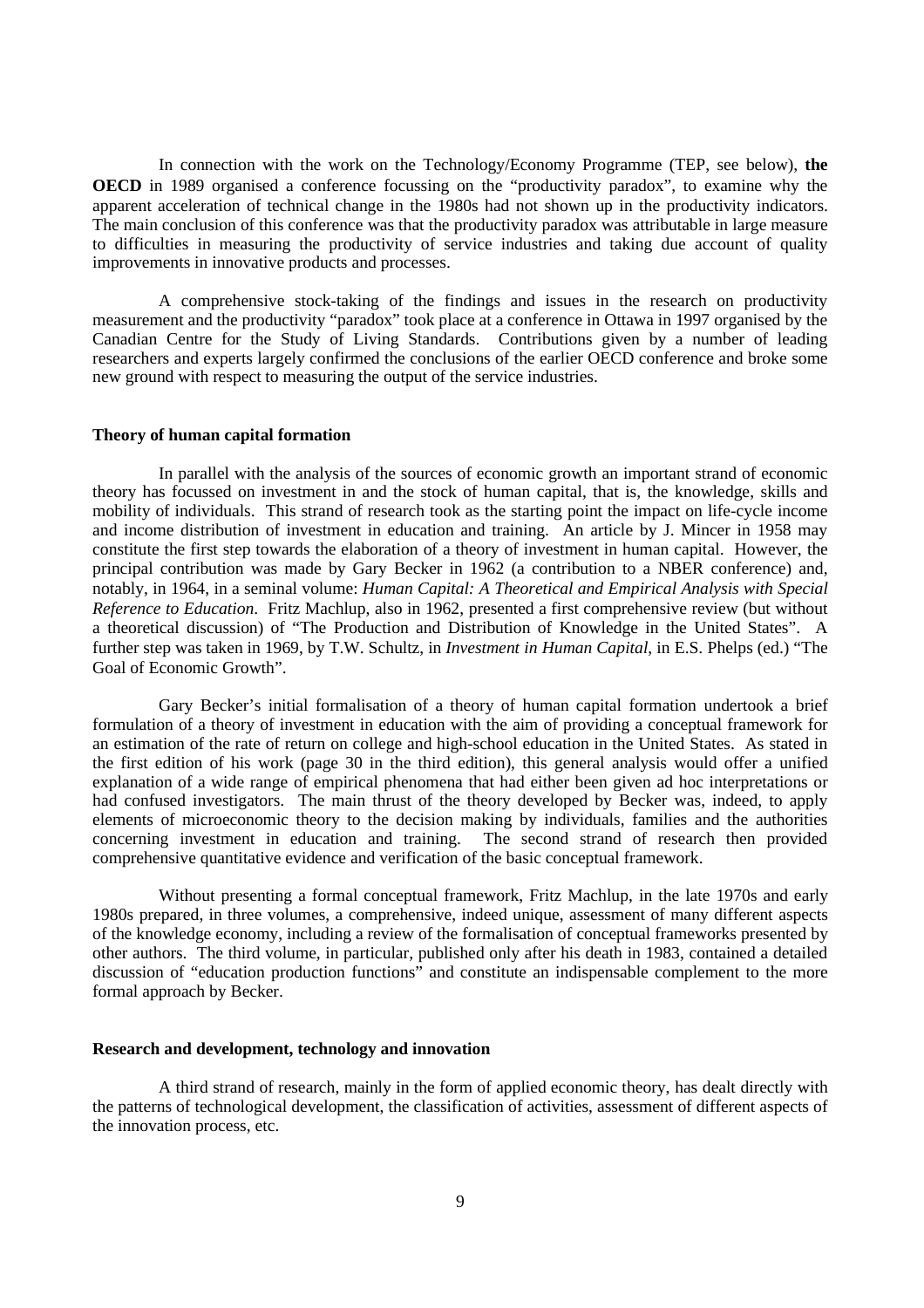Whereas Schumpeter already had emphasised technical progress and innovation as the main factors of "creative destruction", many OECD member countries took steps, in the 1960s and 1970s, to formulate and implement policies in favour of R&D and, notably, the application of the results of scientific research. Seeking to harmonise the approach to R&D policies and data collection, the **OECD**, consequently, already in June 1963 held a meeting of national experts on research and development and with their assistance prepared a first version on *Proposed Standard Practice for Surveys of Research and Development* (the Frascati Manual). This manual (now in a fifth edition), consequently constitutes an important step in the direction of providing a harmonised approach to the collection and interpretation of data on R&D from the input side.

Soon it became clear, however, that the evaluation of R&D could not rely only on data on expenditure on activities classified as such or the share of staff devoted to R&D. There was a perceived need to provide some common standards for evaluating the results (the output) of research activities and, indeed, of all categories of intellectual capital formation. A first attempt at setting standards was made by the publication, in 1987, of an OECD report on *Evaluation of Research*. A further step was taken by the preparation, in 1996, of an OECD report on *Measuring What People Know* (by Riel Miller of the OECD Secretariat).

In parallel the OECD, as indicated in the preceding section, in 1988 launched a major programme aimed at formulating an integrated approach to technological, economic and social issues (The Technology/Economy Programme, or TEP). The reports prepared in the framework of this programme provide an opportunity to examine the consequences of the qualitative changes in the knowledge intensity of production of goods and services, the role of intangibles in the economy, the forms of organisation and the management of firms.

#### **Accounting for and reporting on intellectual capital.**

From the beginning of the growth accounting exercises in the 1960s it has been recognised that available accounts and statistical data could provide only scant and incomplete evidence of the presence of "intangibles". Firstly, there was a perceived need to distinguish more clearly between, on one side, investment in (expenditure on) intangibles and, on the other, the resulting improvement in the *stock of intellectual capital*. Secondly, the classifications utilised in national and business accounts in general did not allow a separate identification of investment in intangibles. Thirdly, the general failure to distinguish between "services" and "intangibles" creates a fundamental problem of perception and taxonomy in the analysis of economic performance. While there is broad recognition that intellectual capital formation has become a decisive factor of economic growth and welfare, our knowledge of the process has, therefore, remained elusive, subjective and scattered.

The very fact that intangibles are only incompletely revealed in available statistical data and company accounting and reporting, furthermore, may be at the origin of several potential distortions of resource allocation and policy making:

- Capital markets in part due to prudential rules and regulations still put an excessive emphasis on fixed capital. Intellectual capital can rarely be recognised as collateral for bank loans and the cost of capital is frequently higher for companies relying heavily on intellectual capital.
- The widely applied mandatory expensing of investment in intangibles is the cause of underreporting of profits in early-stage companies and overstatement of profits in the later phase of exploitation of intangible assets. This will strengthen the hands of managers and insiders, in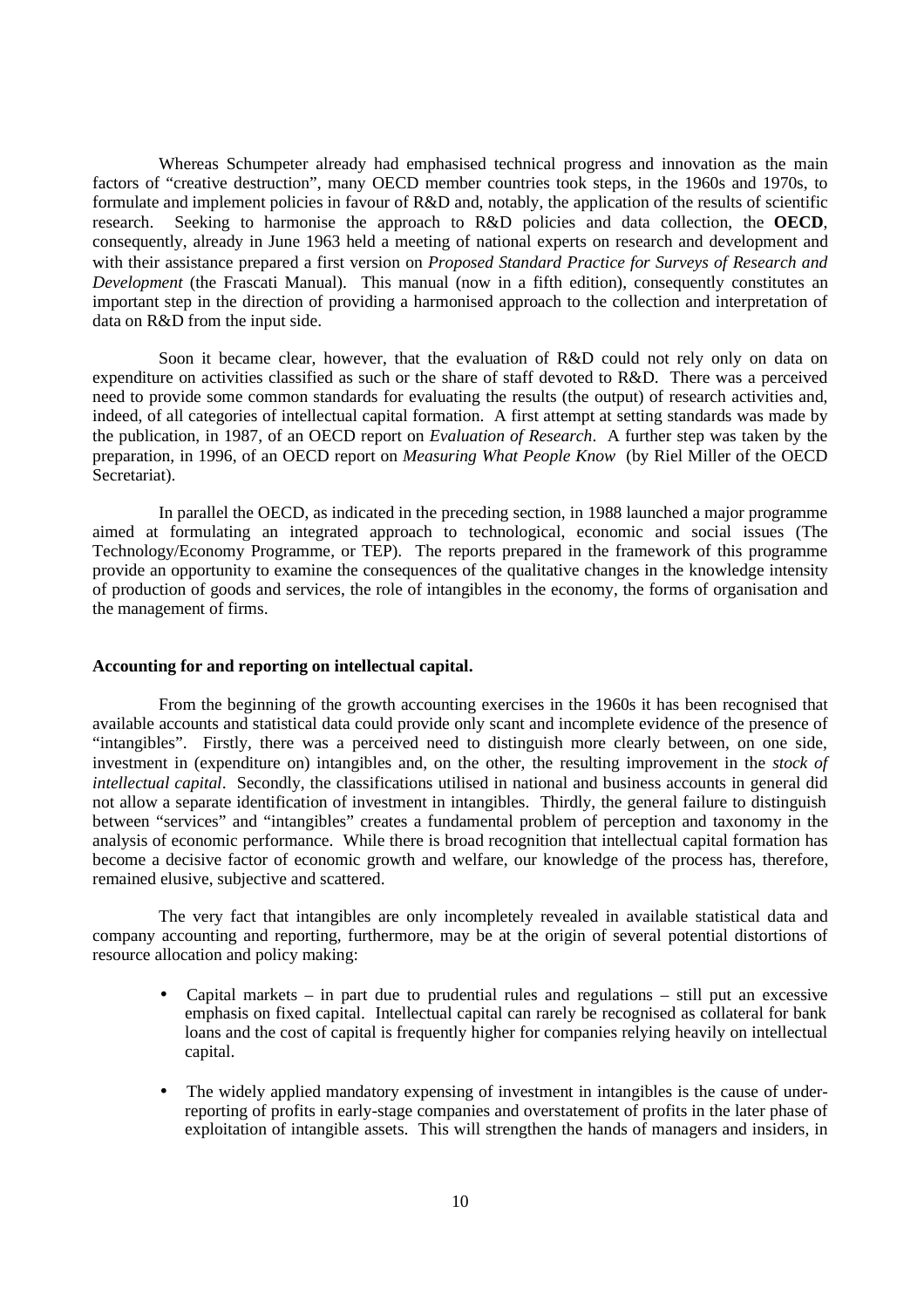possession of efficient information but weaken the position of shareholders and increase the volatility of share prices.

- Even inside companies insufficient information on the level and evolution of intellectual capital may create the risk of distortion of management decisions and formulation of an adequate company strategy.
- Overemphasis on fixed investment and Inadequate reporting of intangible investment and intellectual capital may be a source of distortions of public policy, for example on taxation of company profits, rules of deprecation of different kinds of capital, etc.

There is, therefore, a large and increasing need for improving the insight into the role of intangibles in the economy by generating new indicators at all levels of decision making and economic analysis.

In growth accounting the response has in general, as indicated above, been to move beyond the original elementary definition of capital and labour as homogenous entities towards a detailed classification of capital by category and vintage and of labour by level of education and skill and to take account of hours worked etc. This analysis has, however, not involved modification of the traditional statistical data but has mainly relied on the search for additional indicators, frequently through ad hoc surveys or education statistics, etc.

In fact, the accountants, whether in national or business accounting, have been very reluctant to fundamentally reform the basic principles of accounting as practised throughout most of the 20th century. Indeed, as argued by senior accountants throughout the industrial countries, there has been a broad consensus in the profession that the purpose of company balance sheets cannot and should not be to show the *market value* of a company as a going concern but only to provide an evaluation of individual, identifiable and separable assets according to their market value if detached from the reporting company.

As Intellectual capital seems to have attributes that differ vastly from the tangibles (and a few intangibles) reported in financial statements, many companies have explored new ways of reporting intellectual capital in order to disclose information on the knowledge resources and other intangibles of the firm. This is done with the purpose of improving the basis for investment decision and management of these resources for future growth and development of the enterprise.

Indeed, even respecting the fundamental principle of including in the balance sheet only assets that are clearly identified and separable, there is a considerable scope for showing the presence of intangibles in the company. This involves reconsideration of classifications of costs and investments and for the compilation of alternative below-the-line indicators for the presence of intangibles and intellectual capital and the management of knowledge, competence and innovation. Such efforts have been deployed in the 1990s mainly in the framework of corporate reporting and capital market analysis.

The endeavours to reconsider corporate reporting with the aim of generating indicators for intangibles have, in fact, been spearheaded by a small number of corporations which, due to heavy reliance on intellectual capital, took a particular interest in the subject.

Among the pioneers are found corporations like the Swedish insurance company, Skandia, the Danish company Rambøll and the Dow Chemical Company. Skandia and Rambøll in 1994 included various aspects of their intellectual capital in their annual reporting and Dow Chemical Company, also in 1994, prepared and published a conceptual framework for assessing the contribution of intellectual capital to the overall value of the company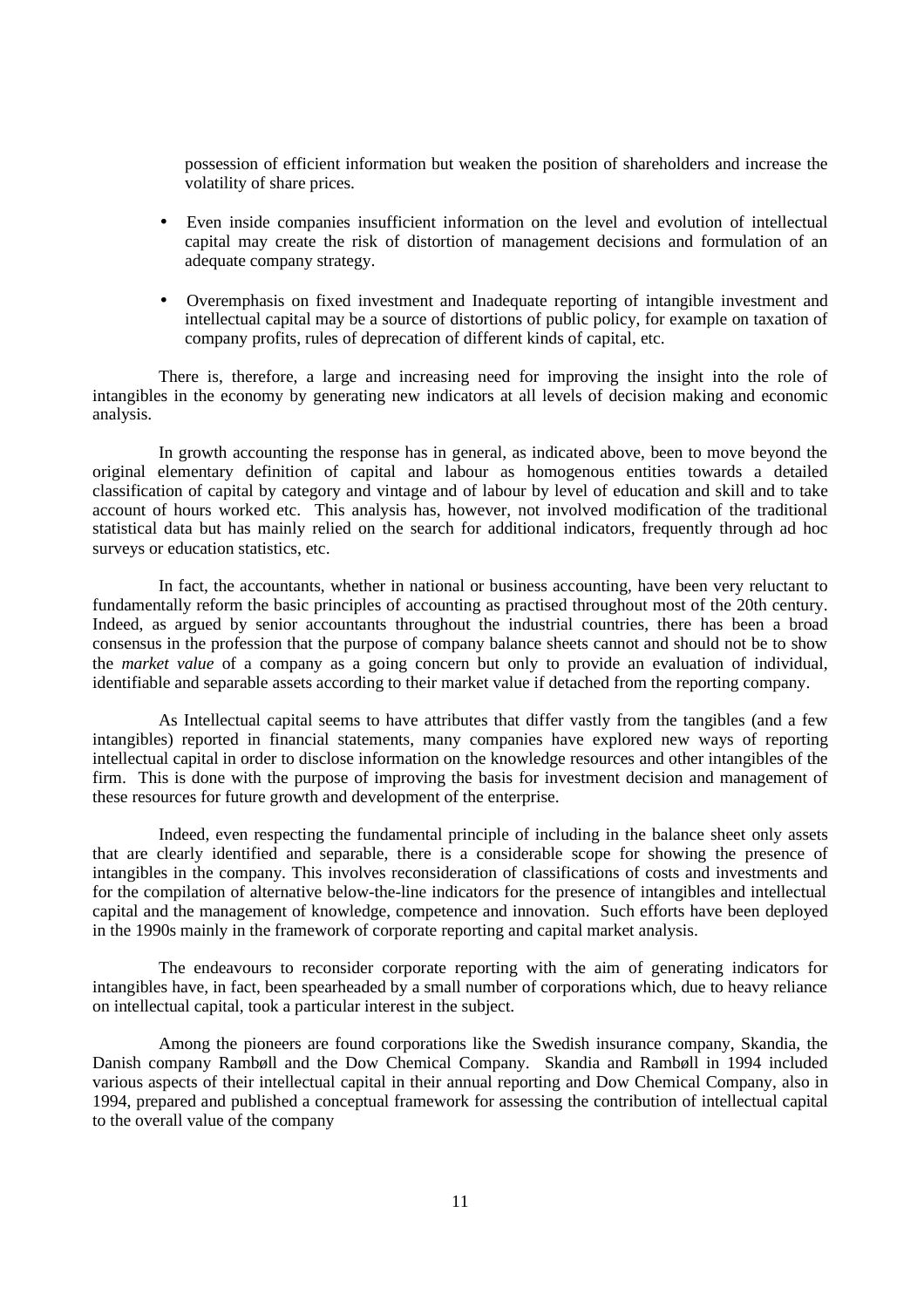The European Commission in 1994 sponsored a study by PIMS Associates and the Irish Management Institute of intangible factors behind growth, competitiveness and jobs, and in 1996, together with Danone, Interbrand and Oracle, provided funding for a study of "Intangibles in the European Economy" by the Centre for European Policy Studies. The European Commission and private sponsors also provided support for a new study of intellectual capital by the latter institute in 1997-1998.

The OECD and Ernst & Young in 1996, in Helsinki, organised a conference on the valuation of companies in the knowledge society. Papers from this conference were published as "Enterprise Value in the Knowledge Economy" Ernst & Young and OECD, 1997.

Stocktaking took place at a symposium on "Financial Accounting and Reporting of Intangible Assets" sponsored by the United States Securities and Exchange Commission in April 1996. An important contribution to this symposium was provided by Professor Baruch Lev, who, on the academic side, has been one of the leading promoters of research on the impact of intangibles on the stock market capitalisation of corporations.

The Danish government in 1996-1997 sponsored the preparation of a report on various attempts, at the company level, to prepare "intellectual capital accounts" (based on the experience of 10 Nordic companies). In the Netherlands, Statistics Netherlands in 1998 published a detailed report on intangible investments, commissioned by Eurostat (the statistical arm of the European Commission). This report considered in considerable detail the definitions of and the scope for compiling data on various elements of intangibles from international sources, from company balance sheets, company registrations, etc.

Further initiatives to consider the scope for and the practical implications of developing better and more comprehensive intellectual capital indicators were taken in 1998 by the Brookings Institution and the Danish government, the latter through the organisation of a pilot project with participation of some 20 Danish firms. The project is implemented in co-operation with researchers from Copenhagen Business School, Aarhus University and Arthur Andersen Business Consulting. The first results of this latter pilot project were made available in April-May 1999.

In the framework of the preparation of the OECD Symposium, however, a number of other research projects were launched and existing projects identified and brought into the framework of preparation of this event. This Symposium will, therefore, constitute an ideal forum for an assessment of the findings of these different projects and pilot schemes and to allow some conclusions to be drawn as to the future development of intellectual capital indicators at the level of the firm and branches of activity.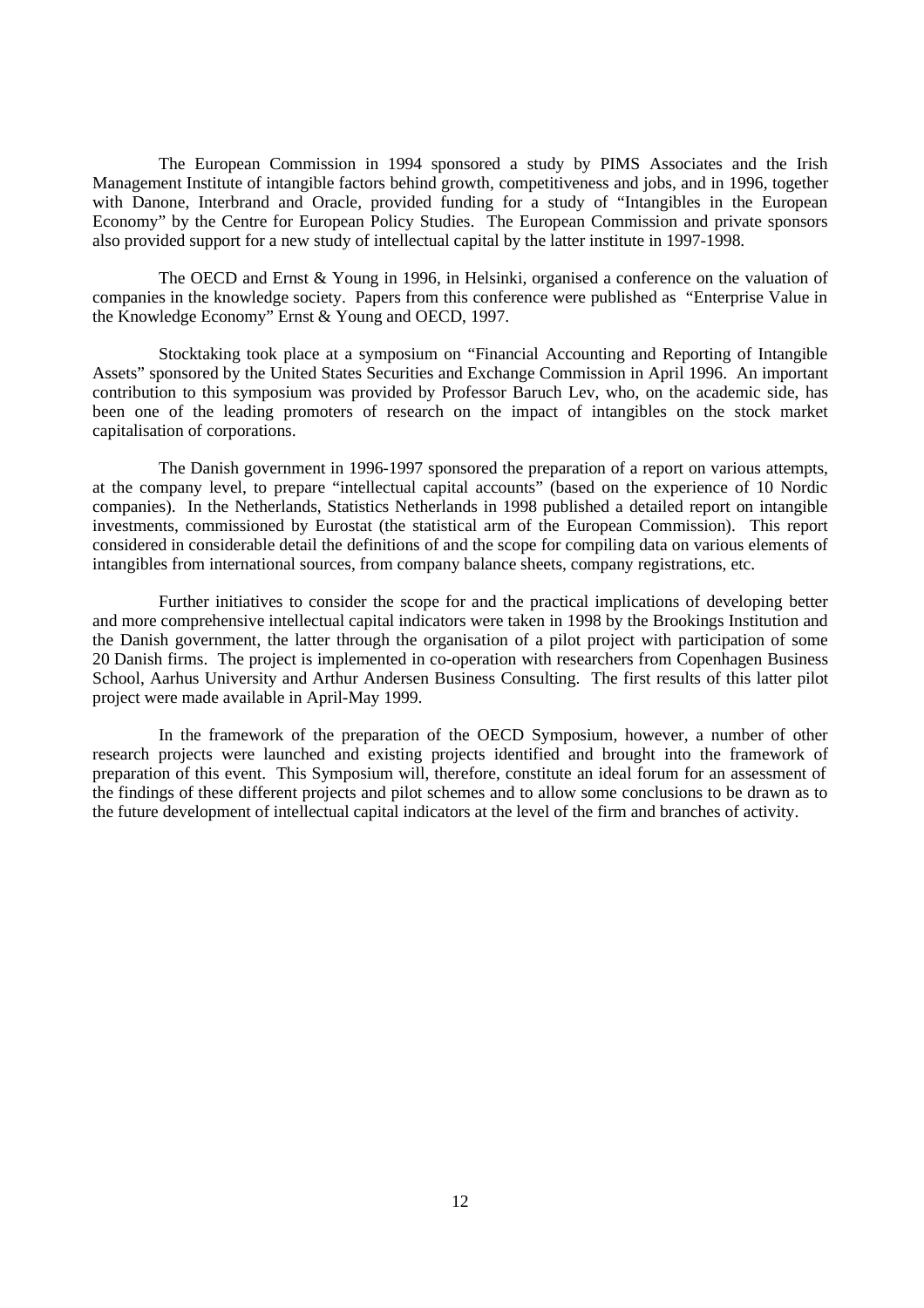#### **LITERATURE ON INTELLECTUAL CAPITAL: SELECTED BIBLIOGRAPHY**

(Academic papers, reports and initiatives which have contributed to the advancement of the perception and management of and accounting for intellectual capital)

- 1. Analysis of the contribution of physical and intellectual capital to economic growth (macroeconomic analysis)
- 2. Analysis of the contribution of human capital to income and employability (micro-economic analysis).
- 3. Analysing R&D, technology and innovation.
- 4. Accounting for and reporting on various aspects of intellectual capital.
- **[1] 1956:** J.W. Kendrick, "Productivity Trends: Capital and Labour"*, Review of Economics and Statistics,* May 1952*.*
- **[1] 1958:** J. Mincer, "Investment in Human Capital and Personal Income Distribution", *Journal of Political Economy.*
- **[1] 1962:** E.F. Denison, "The Sources of Economic Growth in the United States and the Alternatives Before Us*", Committee for Economic Development, Supplementary Paper,* No. 13, New York*.*
- **[2] 1962:** Gary S. Becker, "Investment in Human Capital: A Theoretical Analysis", *Investment in Human Beings,* NBER Special Conference 15, supplement to *Journal of Political Economy,* October 1962.
- **[2] 1962:** F. Machlup: "The Production and Distribution of Knowledge in the United States", Princeton University Press, Princeton.
- **[3] 1963:** OECD: "Proposed Standard Practice for Surveys of Research and Development" (The Frascati Manual) OECD, Fifth Edition 1994.
- **[1] 1964:** D.W. Jorgenson and A. Griliches, "The Residual Factor and Economic Growth", OECD and (1967) "The Explanation of Productivity Change"*, Review of Economic Studies,* July 1967*.*
- **[2] 1964:** Gary S. Becker, "Human Capital: A Theoretical and Empirical Analysis with Special Reference to Education" NBER and The University of Chicago Press, 1964 (Second Edition 1975, Third Edition 1993)
- **[1] 1967:** E.F. Denison: "Why Growth Rates Differ: Postwar Experience in Nine Western Countries", Brookings Institution, Washington D.C.
- **[1/2] 1969:** T. W. Schultz, "Investment in Human Capital" in E.S. Phelps (ed.) "The Goal of Economic Growth", Norton, New York.
- **[2] 1975:** Gary S. Becker, "Human Capital: A Theoretical and Empirical Analysis with Special Reference to Education" Second Edition, NBER and The University of Chicago Press
- **[1] 1976:** J.W. Kendrick, "The Formation and Stock of Total Capital", Columbia University Press, New York.
- **[2] 1981:** F. Machlup: "Knowledge: Its Creation, Distribution, and Economic Significance" (Vol. I: "Knowledge and Knowledge Production", 1981, Vol. II: "The Branches of Learning" 1982, and Vol. III: "The Economics of Information and Human Capital", 1984) Princeton University Press.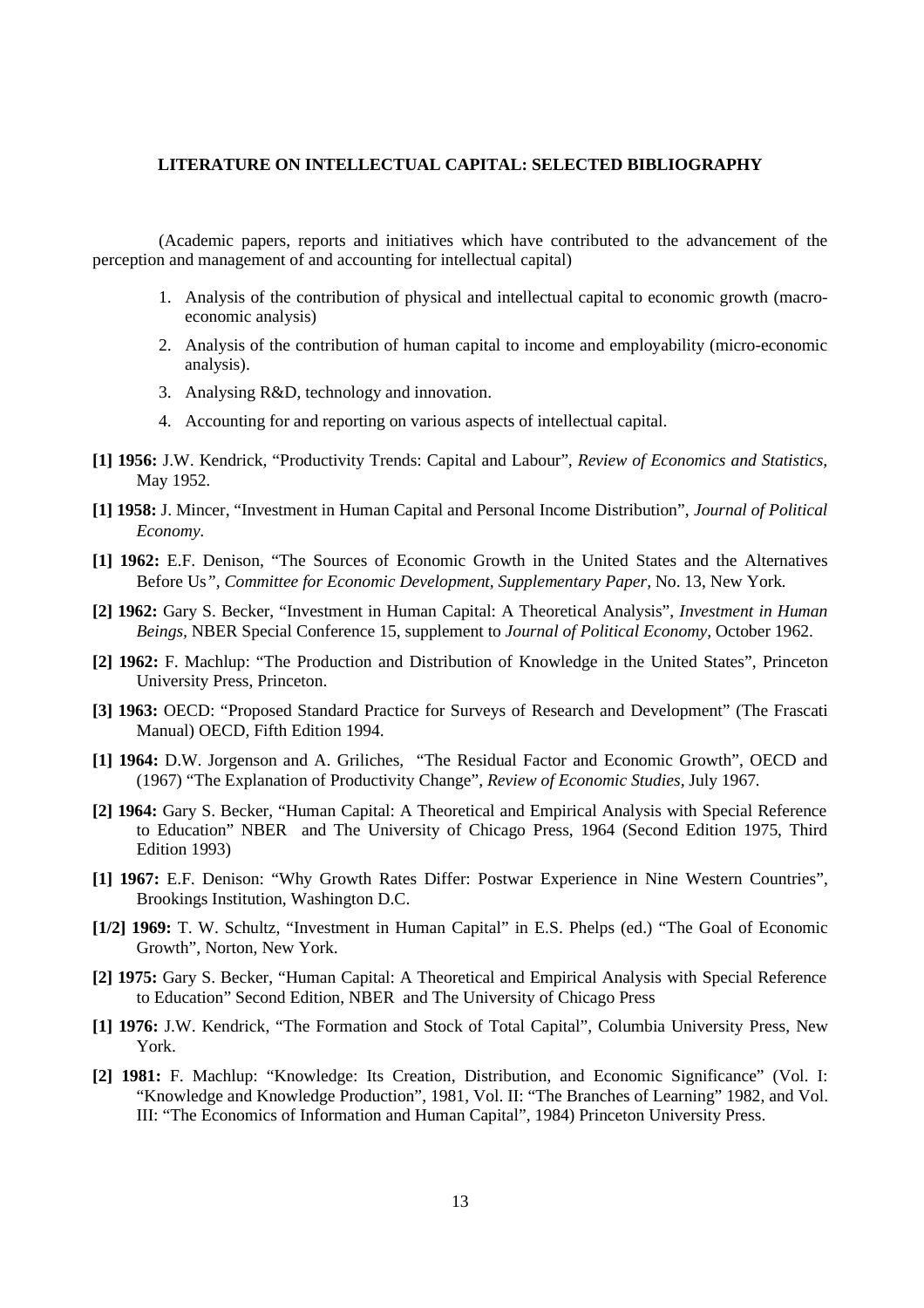- **[1] 1986:** P.M. Romer, "Increasing Returns and Long-run Growth", *Journal of Political Economy,* Vol. 94, No. 5.
- **[1] 1989:** P.M. Romer, "Human Capital and Growth, Theory and Evidence", NBER Working Paper No. 3173.
- **[4] 1991:** "Internal Report of the Working Group on Accounting Standards- Accounting for Intangibles, Synthesis Report on the 1991 Roundtable", OECD Paris, 1991.
- **[1/3] 1992:** "Technology and the Economy The Key Relationships", Report on the Technology/Economy Programme, OECD Paris, 1992.
- **[3] 1992:** OECD/Eurostat, "Proposed Guidelines for Collecting and Interpreting Technological Innovation Data" (The Oslo Manual), Third Edition 1997.
- **[2] 1992:** Gary S. Becker, "Human Capital: A Theoretical and Empirical Analysis with Special Reference to Education" Third Edition, NBER and The University of Chicago Press
- **[2/4] 1996:** Riel Miller, "Measuring What People Know" (OECD, Paris 1996.
- **[4] 1996:** "Financial Accounting and Reporting of Intangible Assets", Symposium sponsored by the United States Securities and Exchange Commission (SEC).
- **[1/2] 1996:** Manuel Castells, "The Information Age: Economy, Society and Culture: Vol. I: The Rise of the Network Society", Blackwell, 1996.
- **[1] 1996:** "Employment and Growth in the Knowledge-based Economy" (Papers presented to a conference in Copenhagen in November 1994), OECD, Paris 1996.
- **[4] 1997:** "Proposed International Accounting Standard: Intangible Assets" (Exposure Draft E60 by the International Accounting Standards Committee.
- **[4] 1997:** Jørgen Mortensen, Clark Eustace and Karel Lannoo, "Intangibles in the European Economy", Centre for European Policy Studies, March 1997.
- **[4] 1997:** "Enterprise Value in the Knowledge Economy" Ernst & Young and OECD, 1997.
- **[4] 1997:** "Intellectual Capital Accounts: Reporting and managing intellectual capital" The Danish Trade and Industry Development Council, May 1997 (translation of a report in Danish published in 1997).
- **[3] 1997:** *Manual for Better Training Statistics: Conceptual, Measurement and Survey Issues,* OECD.
- **[2] 1997:** *Industrial Competitiveness in the Knowledge-Based Economy: The New Role of Governments*, OECD.
- **[4] 1998:** Michel Croes (for CBS) "Intangible investments: Definitions and data sources for technological, marketing, IT and organisational activities and rights" Statistics Netherlands for Eurostat, February 1998.
- **[4] 1998:** Launching by the Brookings Institution of the project "Understanding Intangible Sources of Value".
- **[3] 1998:** RCS Conseil " Intangible investments" (*The Single Market Review*, Subseries V: Impact on Competition and Scale Effects, Vol. 2) European Commission 1998.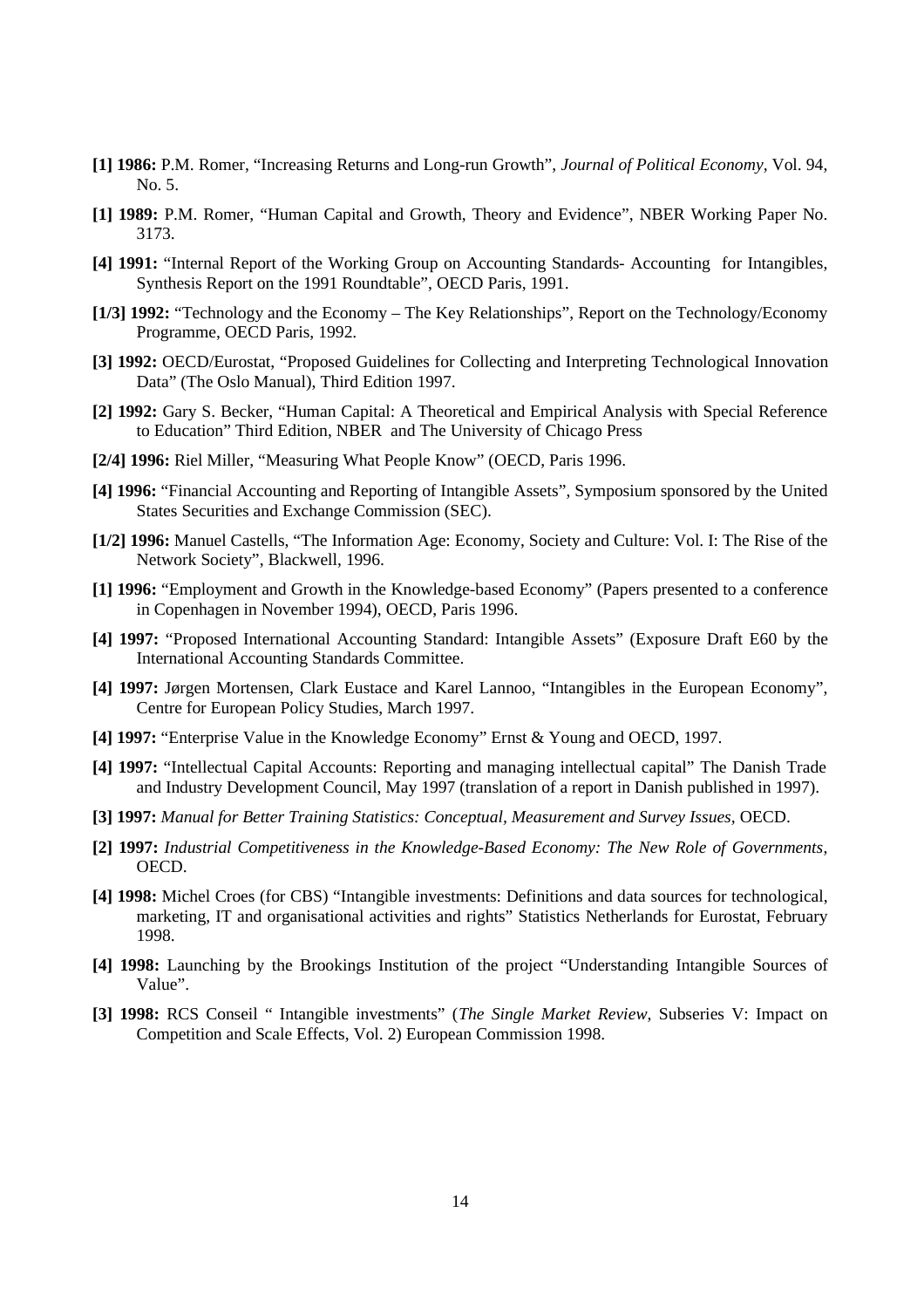# **GLOSSARY**

## A selection of terms figuring in the Symposium programme and/or in the literature and reports on intangibles and intellectual capital

| <b>Acquisition</b>                              | A business combination in which one of the enterprises, the acquirer, obtains control<br>over the net assets and operations of another enterprise, the acquiree, in exchange for<br>the transfer of assets or the issue of equity.                        |
|-------------------------------------------------|-----------------------------------------------------------------------------------------------------------------------------------------------------------------------------------------------------------------------------------------------------------|
| <b>Active market</b>                            | An active market exists if, an only if, all the following conditions are met: (a) the<br>items traded within the market are homogeneous; (b) willing buyers and sellers can<br>normally be found at any time; and (c) prices are available to the public. |
| <b>Amortisation</b>                             | The systematic allocation of the depreciable amount of an asset over its useful life.                                                                                                                                                                     |
| <b>Asset</b>                                    | A tangible or intangible element with the potential to contribute value.                                                                                                                                                                                  |
| <b>Book value</b>                               | The value of a company as shown in the regular (annual) balance sheets established<br>according to accounting rules in force. See also "one book principle" and "two book<br>principle".                                                                  |
| <b>Brand</b>                                    | The combined position, image, symbol, name or design intended to identify goods or<br>services from those of competitors.                                                                                                                                 |
| <b>Brand identity</b>                           | The position and perception of the brand in the market place.                                                                                                                                                                                             |
| <b>Business combination</b>                     | The bringing together of separate enterprises into one economic entity as a result of<br>one enterprise uniting with or obtaining control over the net assets and operations of<br>another enterprise.                                                    |
| <b>Carrying amount</b>                          | The amount at which an asset is included in the balance sheet after deducting any<br>accumulated amortisation and accumulated impairment losses thereon.                                                                                                  |
| Competitive<br><b>Advantage Period</b><br>(CAP) | The period of time a company's rate of return on invested capital (ROIC) will exceed<br>its weighted average cost of capital (WACC) on incremental investments.                                                                                           |
| <b>Control</b>                                  | An enterprise controls an asset if the enterprise both has the power to obtain the future<br>economic benefits flowing from the underlying resource and also can restrict the<br>access of others to those benefits.                                      |
| Copyright                                       | An ownership right granted to an author of a written work, computer programs, music,<br>etc.                                                                                                                                                              |
| Corporate<br>governance                         | The basic principles guiding the management of corporations such as: the structure of<br>the Boards and the influence of shareholders, staff, banks, public authorities and other<br>"stakeholders".                                                      |
| <b>Current cost</b><br>valuation                | Valuation of an asset at the cost at which it could be acquired in the market at present<br>(replacement cost)                                                                                                                                            |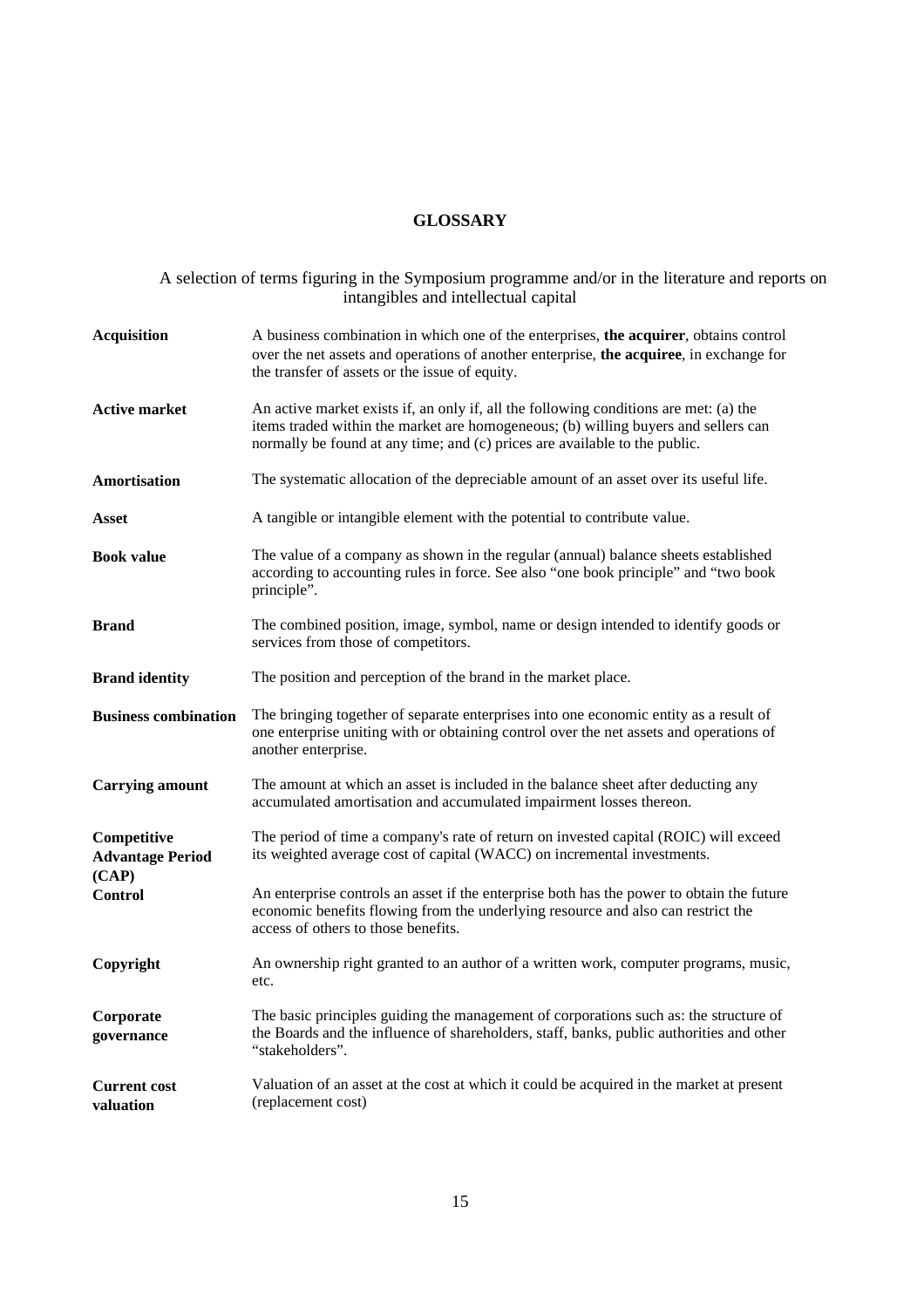| <b>Customer capital</b>                      | The value of a company's relationship with customers, part of the organisational<br>(structural) capital.                                                                                                                                                                                                                           |
|----------------------------------------------|-------------------------------------------------------------------------------------------------------------------------------------------------------------------------------------------------------------------------------------------------------------------------------------------------------------------------------------|
| Depreciable amount                           | The cost of an asset, or other amount substituted for cost in the financial statements,<br>less its residual value.                                                                                                                                                                                                                 |
| <b>Economic Value</b><br><b>Added (EVA)</b>  | Net after-tax operating profit minus a charge for the capital employed to produce<br>those profits. The capital charge is the required, or minimum, rate of return necessary<br>to compensate all the firm's investors, debtholders as well as shareholders, for the risk<br>of the investment (EVA=NOPAT-(WACC*Invested capital)). |
| <b>Experience</b><br>knowledge               | Explicit knowledge about the history of products and processes: "How did we do<br>things like this?"                                                                                                                                                                                                                                |
| Fair value of an asset                       | The amount for which that asset could be exchanged between knowledgeable, willing<br>parties in an arm's length transaction.                                                                                                                                                                                                        |
| <b>Favoured contracts</b>                    | Contracts existing giving the organisation a favourable position, typically generated<br>due to strength of bargaining power on the part of the organisation.                                                                                                                                                                       |
| <b>Franchise</b>                             | A contract between a franchiser and a franchisee which enables the franchisee to<br>exploit a name, process or equipment and the goodwill and know-how associated with<br>it in return for a consideration.                                                                                                                         |
| <b>Frascati Manual</b>                       | Proposed standard practice for surveys of research and experimental development,<br><b>OECD 1993</b>                                                                                                                                                                                                                                |
| <b>Future economic</b><br>benefits           | Future economic benefits flowing from an asset may include future revenue from the<br>sale of products or services, cost savings, or other benefits resulting from the use of<br>the asset by the enterprise itself.                                                                                                                |
| Goodwill                                     | Goodwill represents future economic benefits from synergy between identifiable<br>assets or from intangible assets that do not meet the criteria for recognition as an<br>identifiable intangible asset.                                                                                                                            |
| <b>Historic cost</b><br>valuation            | The valuation of an asset at the cost of acquisition, as reduced according to the rules<br>governing amortisation.                                                                                                                                                                                                                  |
| Human capital                                | The (estimated, imputed) value of the qualifications, scientific and technical<br>knowledge, skills, mobility and experience of an individual and which is the property<br>of this individual (although it may temporarily be controlled by an employer in case<br>the individual is employed).                                     |
| Human resource<br>accounting                 | The systematic recording of spending on human resources controlled by the company.                                                                                                                                                                                                                                                  |
| Identifiability                              | To be recognised as an intangible asset IASC requires that the asset, that is the<br>resource controlled by the enterprise, be identifiable in order to distinguish it from<br>goodwill.                                                                                                                                            |
| <b>Impairment</b> loss                       | The amount by which the carrying amount of an asset is reduced to its recoverable<br>amount.                                                                                                                                                                                                                                        |
| <b>Information</b><br><b>Technology (IT)</b> | Information Technology (IT) refers to a specific form of technology. IT consists<br>primarily of software, but includes also other items such as databases, know-how and<br>software rights. Unlike technology in general, IT-activities are primarily aimed at the<br>electronic processing of information.                        |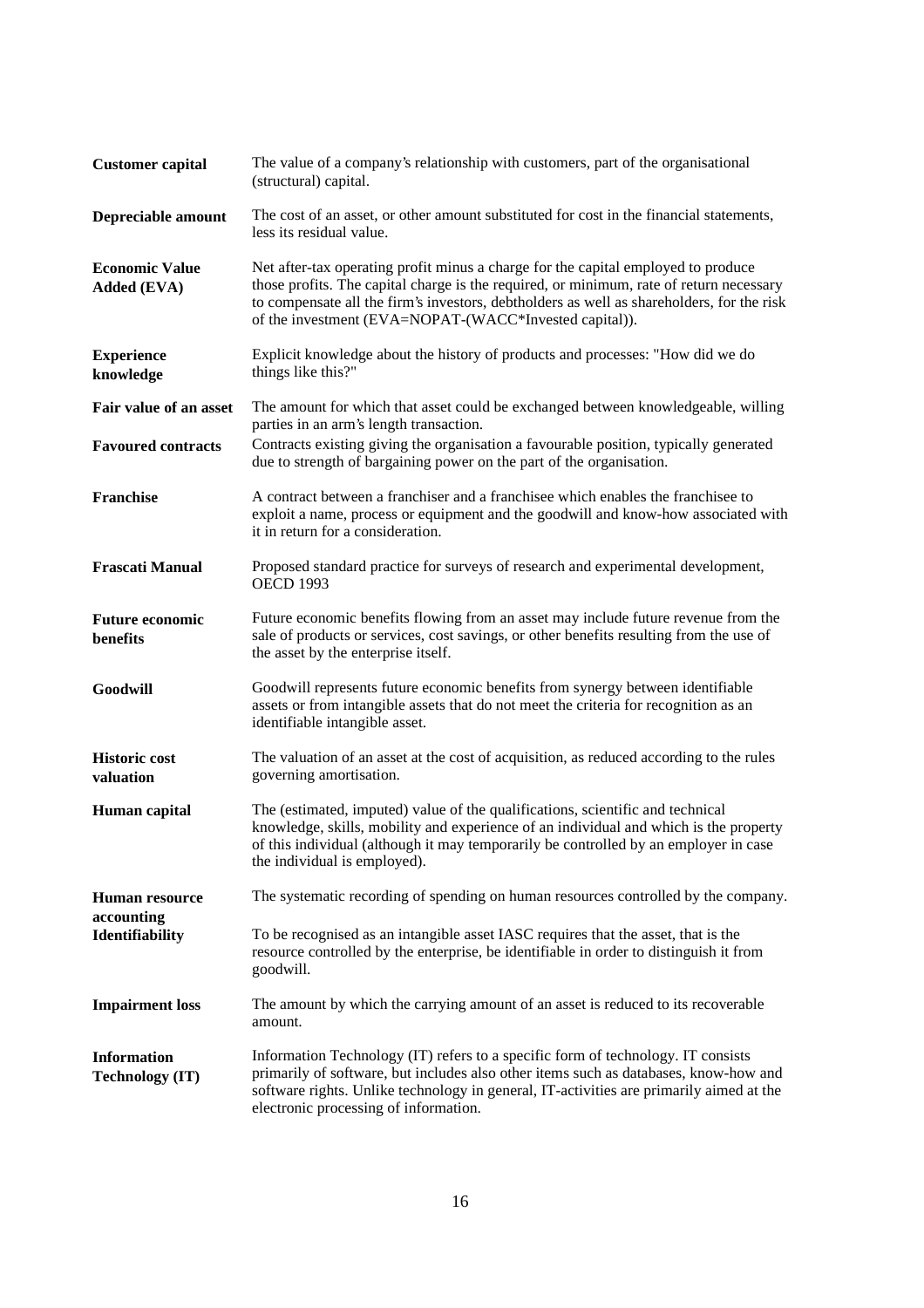| <b>Innovation</b>                        | Innovation occurs when a new or changed product is introduced to the market, or<br>when a new or changed process is used in commercial production. The <i>innovation</i><br><i>process</i> is the combination of activities – such as design, research, market<br>investigation, tooling up, etc. - which are necessary to develop an innovative product<br>or process.                                                                                                                                         |
|------------------------------------------|-----------------------------------------------------------------------------------------------------------------------------------------------------------------------------------------------------------------------------------------------------------------------------------------------------------------------------------------------------------------------------------------------------------------------------------------------------------------------------------------------------------------|
| <b>Innovation</b><br>competences         | The institutionalised <i>intelligence</i> of an enterprise (ideas, creative talent, R&D in<br>process, capacity to turn R&D into viable products, learning and renewal capacity).                                                                                                                                                                                                                                                                                                                               |
| <b>Innovation capital</b>                | Capacity to innovate by differentiating products and staying ahead of competitors<br>through process improvement (synonymous with Innovation competences).                                                                                                                                                                                                                                                                                                                                                      |
| Intangible<br>investments                | Intangible investments are all new goal-oriented activities to a firm or disembodied<br>tools used by a firm, at tactical and strategic level, during the reference period. At the<br>tactical level they are aimed at a quantitative change or extension of existing<br>knowledge or at the acquisition or improvement of existing goods, while at the<br>strategic level they are aimed at the acquisition of completely new knowledge. When<br>accumulated, intangible investments become intangible assets. |
| <b>Intangible assets</b>                 | Non-monetary assets without physical substance held for use in the production or<br>supply of goods or services, for rental to others, or for administrative purposes.                                                                                                                                                                                                                                                                                                                                          |
| Intangible goods                         | Intangible goods consist mainly of immaterial products in the form of information and<br>scientific, literary, artistic or entertainment creations that generally are stored or<br>recorded on media such as paper, tape or disk. They can be bought, sold, stocked,<br>licensed and traded in the same manner as physical goods. They have nothing in<br>common with services.                                                                                                                                 |
| <b>Intellectual capital</b>              | The (estimated, imputed) economic value of intangible assets of a company.<br>Intellectual capital may be broken down in two categories: (a) organisational<br>("structural") capital; and (b) human capital.                                                                                                                                                                                                                                                                                                   |
| <b>Intellectual Property</b>             | Property rights concerning the exploitation and commercialisation of intangible assets.                                                                                                                                                                                                                                                                                                                                                                                                                         |
| <b>Invested capital</b>                  | The sum of a company's total book debt and book equity capital base, including<br>retained earnings and equity-equivalent reserves, such as capitalised R&D expenses.                                                                                                                                                                                                                                                                                                                                           |
| <b>Know-how</b>                          | Knowledge owned by an individual, a firm or an institution.                                                                                                                                                                                                                                                                                                                                                                                                                                                     |
| Knowledge<br>management                  | The management of the intellectual capital controlled by a company, that is, the<br>(explicit) selecting, mapping, training, leveraging, and organisation of the human<br>capital and organisational competences available to a company,                                                                                                                                                                                                                                                                        |
| <b>Knowledge-based</b><br><b>Economy</b> | A commonly used characterisation of the fact that in the most advanced economies a<br>large share of output is generated in the form of immaterial goods and services either<br>incorporated in material goods or marketed directly.                                                                                                                                                                                                                                                                            |
| <b>License</b>                           | Permission granted by an owner of intellectual property granting certain rights to<br>another.                                                                                                                                                                                                                                                                                                                                                                                                                  |
| <b>Licensing</b>                         | Rights owned by a company to manufacture, market or sell goods and services<br>originating from another enterprise.                                                                                                                                                                                                                                                                                                                                                                                             |
| <b>Market capitalisation</b>             | The stock market value of a (quoted) corporation (see also "market value added" and<br>"book value".                                                                                                                                                                                                                                                                                                                                                                                                            |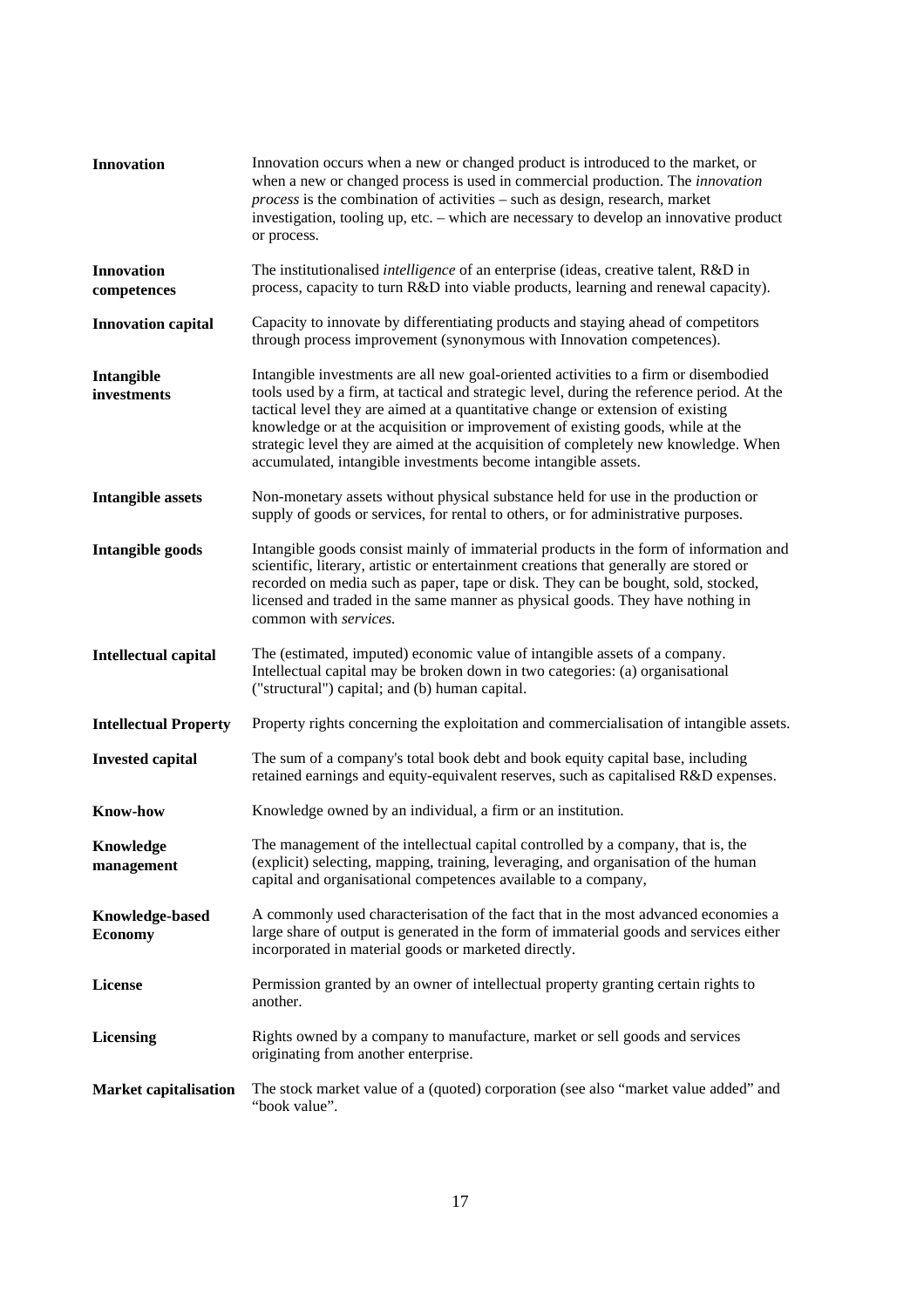| <b>Market competences</b>          | Capacity to exploit intellectual property, form alliances and ensure customer and<br>vendor satisfaction, retain clients, ensure efficient follow-up, ensure brand loyalty and<br>high retention rates.                                                                                                                                                                                                                       |
|------------------------------------|-------------------------------------------------------------------------------------------------------------------------------------------------------------------------------------------------------------------------------------------------------------------------------------------------------------------------------------------------------------------------------------------------------------------------------|
| <b>Market Value Added</b><br>(MVA) | The difference between market capitalisation and book value of a company.                                                                                                                                                                                                                                                                                                                                                     |
| <b>Marketing</b>                   | Like technological innovation, marketing consists of new goal-oriented activities to a<br>firm or rights used by the firm in these goal-oriented activities. Unlike technological<br>innovation they are purely aimed at the positioning and development of target markets<br>and groups. Marketing includes market research, advertising, marketing rights and<br>certification.                                             |
| <b>Minority interest</b>           | That part of the net results of operations and of net assets of a subsidiary attributable<br>to interests which are not owned, directly or indirectly through subsidiaries, by the<br>parent.                                                                                                                                                                                                                                 |
| <b>Monetary assets</b>             | Money held and assets to be received in fixed or determinable amounts of money.                                                                                                                                                                                                                                                                                                                                               |
| <b>Negative goodwill</b>           | Any excess, at the date of an acquisition, of the acquirers's interest in the fair value of<br>the identifiable assets and liabilities acquired over the cost of the acquisition.                                                                                                                                                                                                                                             |
| One-book principle                 | The principle that financial statements published by a company must comply with the<br>tax rules and be set up with the main objective of determining what income can be<br>distributed to "stakeholders" (shareholders, tax authorities and employees). The "one-<br>book principle" is applied in Germany, Belgium, Denmark, France, Italy, Japan,<br>Norway, Spain, Sweden and Switzerland (see also "Two-book principle). |
| <b>Opportunity cost</b>            | In accounting terminology: the market value of an asset if it is separated from the<br>business as a going concern and sold in the market place. The opportunity cost,<br>consequently, is a "shadow price" which, when compared against the estimated<br>discounted value of the earnings of the asset in its present utilisation, can determine<br>whether its should be disposed of or not.                                |
| Organisation                       | A system in which people try to accomplish specific goals in a dynamic environment.<br>In order to do this during a longer period of time, structural, technological and/or<br>cultural changes are necessary. So in line with technology, the concept of innovation<br>can be introduced to define organisational intangible investments.                                                                                    |
|                                    | Organisational capital The (estimated, imputed) value of intangible assets owned and controlled by a<br>company. Organisational capital basically consists of (a) intangible goods which are<br>identifiable and normally subject to intellectual property rights; and (b) intangible<br>competences, such as innovation competences, organisational competences and<br>market competences.                                   |
| <b>Oslo Manual</b>                 | Guidelines for collecting and interpreting technological innovation data,<br>OECD/Eurostat 1997,                                                                                                                                                                                                                                                                                                                              |
| <b>Parent</b>                      | An enterprise that has one or more subsidiaries.                                                                                                                                                                                                                                                                                                                                                                              |
| <b>Patent</b>                      | A monopoly right which is owned and can be bought, sold, hired, or licensed.                                                                                                                                                                                                                                                                                                                                                  |
| Process knowledge                  | Explicit knowledge about the way things are done in the company: "How do we do<br>this?"                                                                                                                                                                                                                                                                                                                                      |
| <b>Registered Designs</b>          | Protects novel designs.                                                                                                                                                                                                                                                                                                                                                                                                       |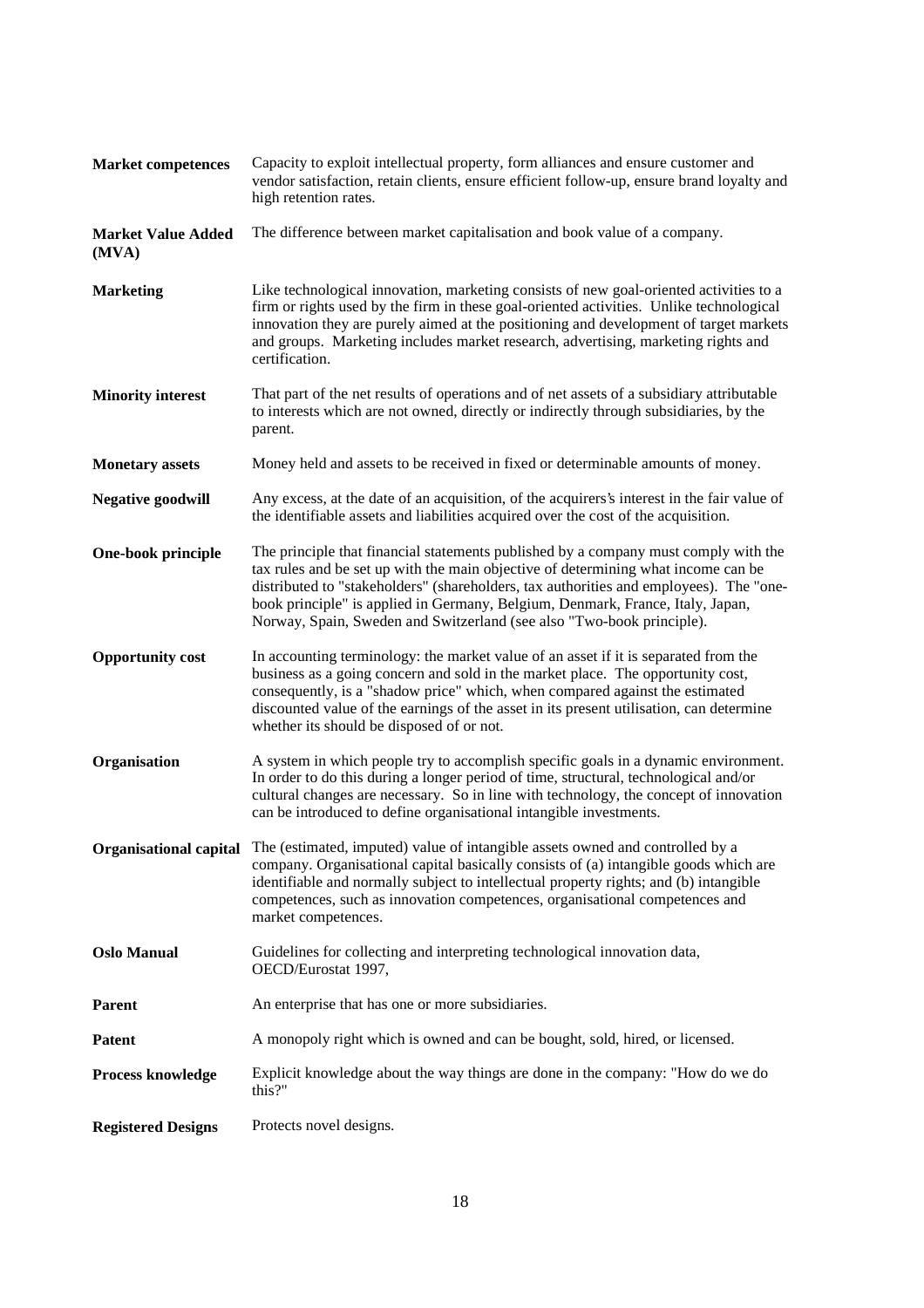| <b>Research and</b><br>experimental<br>development (R&D)                | Research and experimental development (R&D) comprise creative work undertaken<br>on a systematic basis in order to increase the stock of knowledge, including<br>knowledge of man, culture and society, and the use of this stock of knowledge to<br>devise new applications.                                                                                                                                                                                                                                                                                                     |
|-------------------------------------------------------------------------|-----------------------------------------------------------------------------------------------------------------------------------------------------------------------------------------------------------------------------------------------------------------------------------------------------------------------------------------------------------------------------------------------------------------------------------------------------------------------------------------------------------------------------------------------------------------------------------|
| <b>Residual value</b>                                                   | The net amount which an enterprise expects to obtain for an asset et the end of its<br>useful life after deducting the expected costs of disposal.                                                                                                                                                                                                                                                                                                                                                                                                                                |
| <b>Separability</b>                                                     | The scope for selling an asset independently of the rest of the business. Thus, an asset<br>is "separable" only if it has a value which is completely independent of what it is<br>earning in the business under analysis (scrapping value).                                                                                                                                                                                                                                                                                                                                      |
| <b>Strategic alliances</b>                                              | Relationships with other companies or organisations in order to gain a favourable<br>position in the market place or leverage joint resources to mutual benefit. Strategic<br>alliances may concern R&D, technology, production processes or marketing.                                                                                                                                                                                                                                                                                                                           |
| <b>Technological</b><br><b>Product and Process</b><br><b>Innovation</b> | Implemented, technologically new, products and processes or significant<br>technological improvements in products and processes. A TPP Innovation has been<br>implemented if it has been introduced on the market (product innovation) or used<br>within a production process (process innovation).                                                                                                                                                                                                                                                                               |
| <b>Technological</b><br>innovation                                      | The term technology encompasses both tangible and intangible resources, and both<br>operational and investment activities. Technological innovations are new goal-<br>oriented activities to a firm or rights used by the firm in these goal-oriented activities.<br>They are aimed at the increase of the stock of technical knowledge and the use of this<br>stock of knowledge to devise new applications. For their measurement the OECD has<br>developed guidelines (Frascati and Oslo manual) in which innovation is divided into<br>several phases or sorts of activities. |
| <b>Trade Mark</b>                                                       | A mark or sign which is capable of being represented graphically and which<br>distinguishes goods of one company from another.                                                                                                                                                                                                                                                                                                                                                                                                                                                    |
| <b>Two-book principle</b>                                               | The principle allowing a company to distinguish between financial statements<br>prepared for tax purposes and financial statements prepared for investors and<br>creditors. The objective of the second "book" is to provide information enabling<br>investors and creditors to predict the future cash flow and profitability of the company<br>and to evaluate how managers have utilised their resources. The "two-book principle"<br>is applied in United States, Australia, Canada, Ireland, Netherlands, New Zealand and<br>United Kingdom (see also "one-book principle).  |
| <b>Uniting of interests</b>                                             | A business combination in which the shareholders of the combining enterprises<br>combine control over the whole, or effectively the whole, of their net assets and<br>operations to achieve a continuing mutual sharing in the risks and benefits attaching to<br>the combined entity such that neither party can be identified as the acquirer.                                                                                                                                                                                                                                  |
| <b>Useful life</b>                                                      | Either: (a) the period of time over which an asset is expected to be used by the<br>enterprise; or (b) the number of production or similar units expected to be obtained<br>from the asset by the enterprise.                                                                                                                                                                                                                                                                                                                                                                     |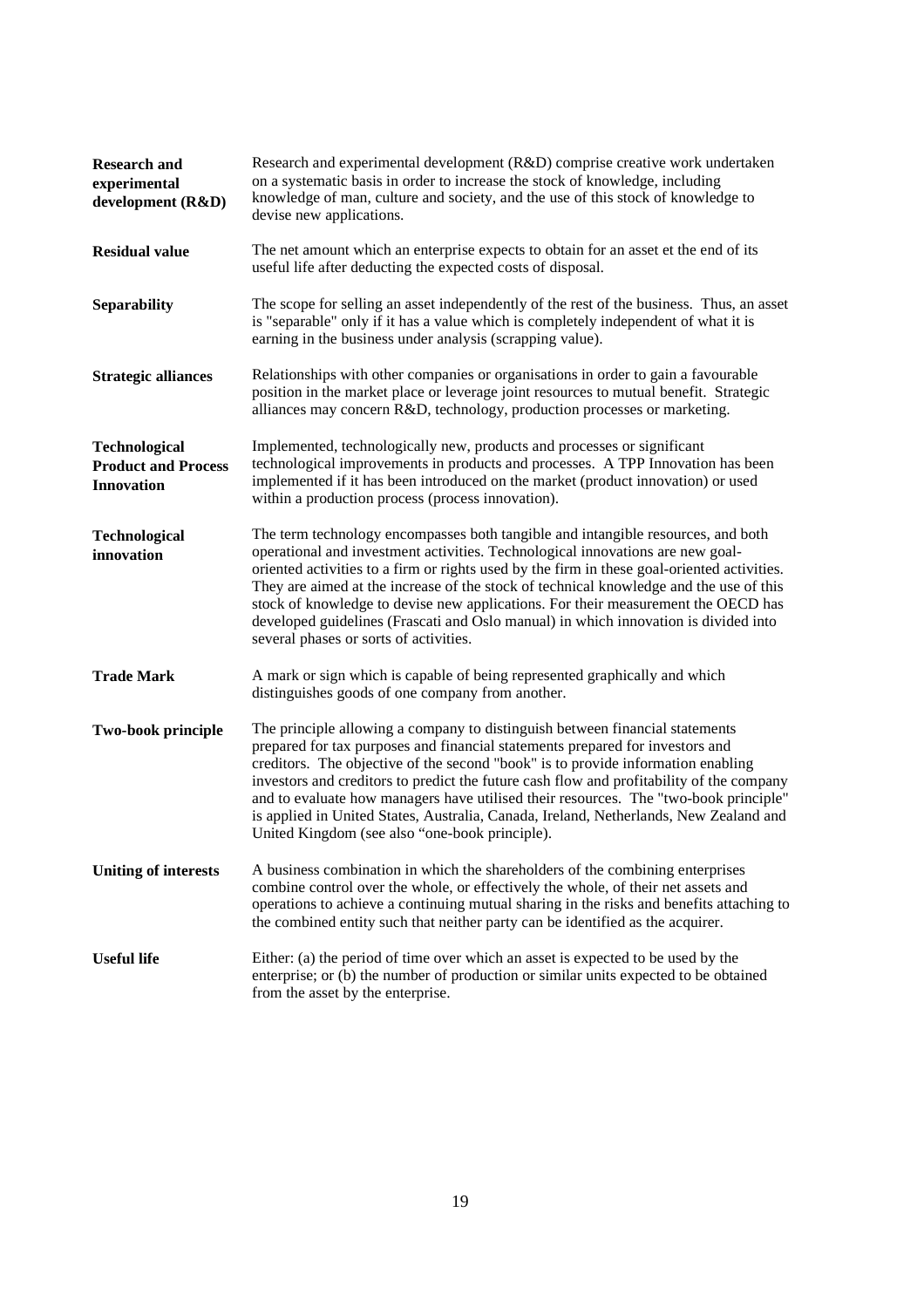# **ACRONYMS AND ABBREVIATIONS**

| <b>AICPA</b>          | American Institute of Certified Public Accountants                                                                                                                                                                                                                                                                                                                     |
|-----------------------|------------------------------------------------------------------------------------------------------------------------------------------------------------------------------------------------------------------------------------------------------------------------------------------------------------------------------------------------------------------------|
| <b>CICA</b>           | Canadian Institute of Chartered Accountants                                                                                                                                                                                                                                                                                                                            |
| <b>CAP</b>            | Competitive Advantage Period                                                                                                                                                                                                                                                                                                                                           |
| <b>CEC</b>            | Commission of the European Communities                                                                                                                                                                                                                                                                                                                                 |
| <b>CEPS</b>           | Centre for European Policy Studies, Brussels                                                                                                                                                                                                                                                                                                                           |
| <b>ECE</b>            | United Nations Economic Commission for Europe                                                                                                                                                                                                                                                                                                                          |
| <b>EPS</b>            | Earnings per share                                                                                                                                                                                                                                                                                                                                                     |
| EU                    | European Union                                                                                                                                                                                                                                                                                                                                                         |
| <b>Eurostat</b>       | Statistical Office of the European Communities                                                                                                                                                                                                                                                                                                                         |
| <b>EVA</b>            | Economic Value Added (see Glossary)                                                                                                                                                                                                                                                                                                                                    |
| <b>FASB</b>           | Financial Accounting Standard Board, United States                                                                                                                                                                                                                                                                                                                     |
| <b>FCF</b>            | Free Cash Flow                                                                                                                                                                                                                                                                                                                                                         |
| <b>FIFO</b>           | First-in-first-out : Principle of accounting for inventory movements (see also LIFO)                                                                                                                                                                                                                                                                                   |
| <b>GAAP</b>           | Generally Accepted Accounting Principles (United States)<br>Privately determined accounting standards, mainly under FASB. Accepts the "two-book<br>principle", that is, the GAAP requires companies to allocate the cost of equipment so as<br>to reflect its consumption in the production process independently of the valuation rules<br>imposed by tax authorities |
| <b>HGB</b>            | Handelsgesetzbuch (Germany)<br>The German Commercial Code (1985) requiring conformity between the tax code and<br>accounting principles ("One-book Principle).                                                                                                                                                                                                         |
| <b>IAS</b>            | International Accounting Standard issued by IASC                                                                                                                                                                                                                                                                                                                       |
| <b>IASC</b>           | <b>International Accounting Standards Committee</b>                                                                                                                                                                                                                                                                                                                    |
| <b>IBFD</b>           | International Bureau of Fiscal Documentation<br>Documentation on taxation in different countries in the world                                                                                                                                                                                                                                                          |
| <b>ICAEW</b>          | Institute of Chartered Accountants in England and Wales                                                                                                                                                                                                                                                                                                                |
| <b>ICT</b>            | Information and Communications Technology (synonymous with IT)                                                                                                                                                                                                                                                                                                         |
| <b>IOSCO</b>          | International Organization of Securities Commissions                                                                                                                                                                                                                                                                                                                   |
| <b>IRS</b>            | <b>Internal Revenue Service (United States)</b>                                                                                                                                                                                                                                                                                                                        |
| IT                    | <b>Information Technology</b>                                                                                                                                                                                                                                                                                                                                          |
| <b>LIFO</b>           | Last-in-first-out, Principle of accounting for inventory movements (see also FIFO)                                                                                                                                                                                                                                                                                     |
| <b>MVA</b>            | Market Value Added                                                                                                                                                                                                                                                                                                                                                     |
| <b>NACE</b>           | General Industrial Classification of Economic Activities within the European<br>Communities                                                                                                                                                                                                                                                                            |
| <b>NOPAT</b>          | Net Operating Profits After Tax                                                                                                                                                                                                                                                                                                                                        |
| <b>OECD</b>           | Organisation for Economic Co-operation and Development, Paris                                                                                                                                                                                                                                                                                                          |
| <b>ROIC</b>           | Rate Of Return on Invested Capital                                                                                                                                                                                                                                                                                                                                     |
| S&T                   | Science and Technology                                                                                                                                                                                                                                                                                                                                                 |
| <b>SEC</b>            | United States Securities and Exchange Commission, Washington D.C.                                                                                                                                                                                                                                                                                                      |
| <b>TPP</b> Innovation | Technological Product and Process Innovation                                                                                                                                                                                                                                                                                                                           |
| <b>WACC</b>           | Weighted Average Cost of Capital                                                                                                                                                                                                                                                                                                                                       |